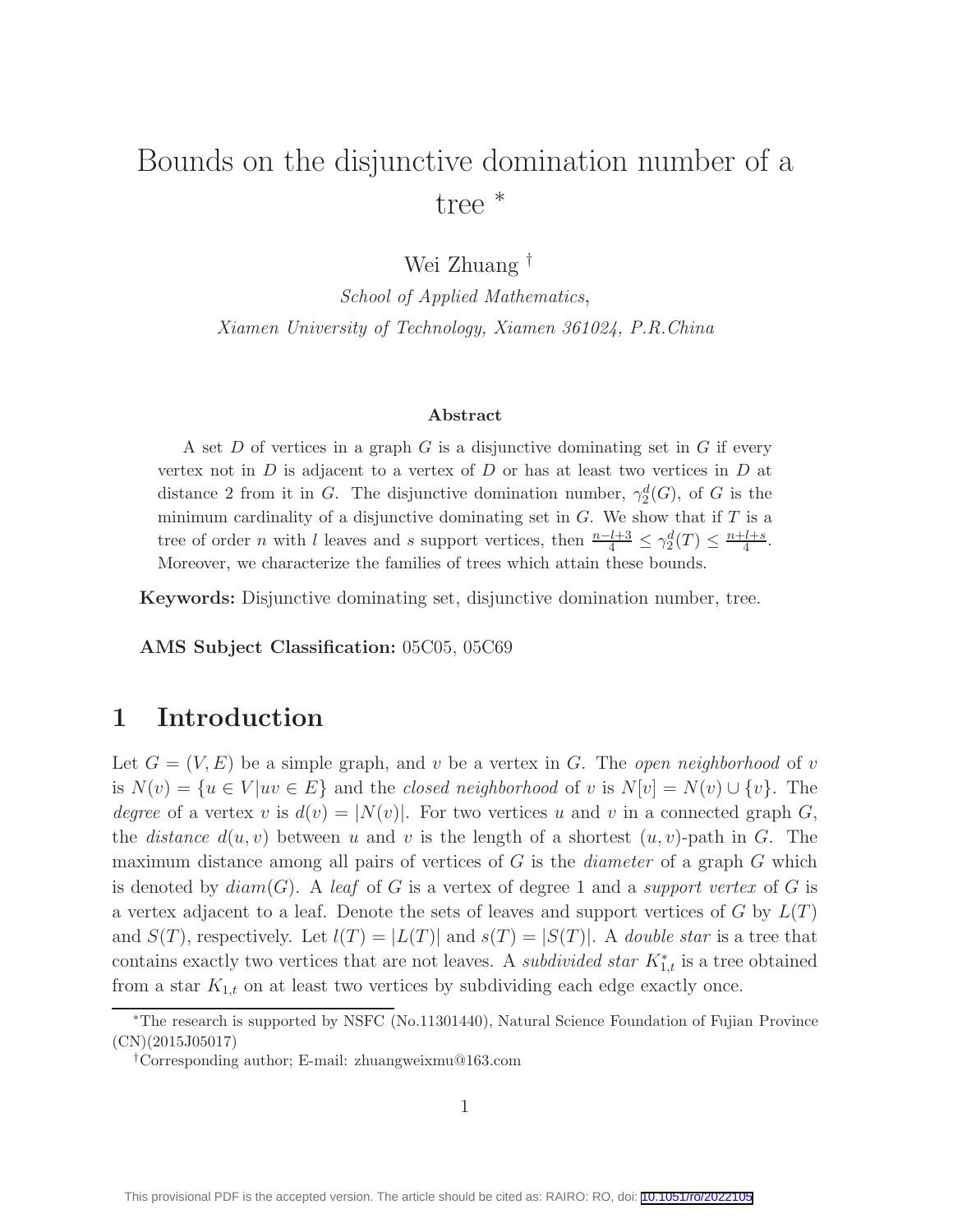A dominating set in a graph G is a set S of vertices of G such that every vertex in  $V(G) \backslash S$  is adjacent to at least one vertex in S. The domination number of G, denoted by  $\gamma(G)$ , is the minimum cardinality of a dominating set of G. The literature on the subject of domination parameters in graphs up to the year 1997 has been surveyed and detailed in the two books [5, 6].

Motivated by the concepts of distance domination and exponential domination (see, [1, 2, 7]), Goddard, Henning and McPillan [4] introduced and studied the concept of disjunctive domination in a graph. A set  $S$  of vertices in a graph  $G$  is a *disjunctive* dominating set, abbreviated  $2DD\text{-}set$ , in G if every vertex not in S is adjacent to a vertex of S or has at least two vertices in S at distance 2 from it in G. We say a vertex  $v$  in G is disjunctively dominated, abbreviated 2D-dominated, by the set S, if  $N[v] \cap S \neq \emptyset$  or there exist at least two vertices in  $S$  at distance 2 from  $v$  in  $G$ . The *disjunctive domination* number of G, denoted by  $\gamma_2^d(G)$ , is the minimum cardinality of a 2DD-set in G. A disjunctive dominating set of G of cardinality  $\gamma_2^d(G)$  is called a  $\gamma_2^d(G)$ -set. If the graph G is clear from the context, we simply write  $\gamma_2^d$ -set rather than  $\gamma_2^d(G)$ -set. Every dominating set is a 2DD-set. The concept of disjunctive domination in graphs has been studied in  $[4, 8-12, 18]$  and elsewhere.

An area of research in domination of graphs that has received considerable attention is to bound various domination parameters, some related results can be referred to [3, 13– 17, 19–24]. In [4], Goddard et al. proved the following theorem:

**Theorem 1.1** ([4]) If G is a connected graph with  $n \geq 5$ , then  $\gamma_2^d(G) \leq \frac{n-1}{2}$  $\frac{-1}{2}$ .

Moreover, they improved this bound when restrict the connected graph G to be a claw-free graph.

**Theorem 1.2** ([4]) If G is a connected claw-free graph of order n, then  $\gamma_2^d(G) \leq \frac{2n}{5}$ 5 unless  $G \in \{K_1, P_2, P_4, C_4, H_3\}$ , where  $H_3$  is the graph obtained from  $K_{1,3}^*$  by adding an edge joining two of these support vertices.

Our aim in this paper is to improve the bound of Theorem 1.1 when we restrict the graph G to be a tree. More precisely, we give a lower bound and an upper bound for the disjunctive domination number of a tree in terms of its order, the number of leaves and support vertices in the tree. Further, we provide the constructive characterization of trees that achieve equality in the two bounds.

### 2 Main results

We first present the following lemmas, which are helpful for our investgation.

**Observation 2.1** [10] If T is a tree of order at least 3, then we can choose a  $\gamma_2^d$ -set of T contains no leaf.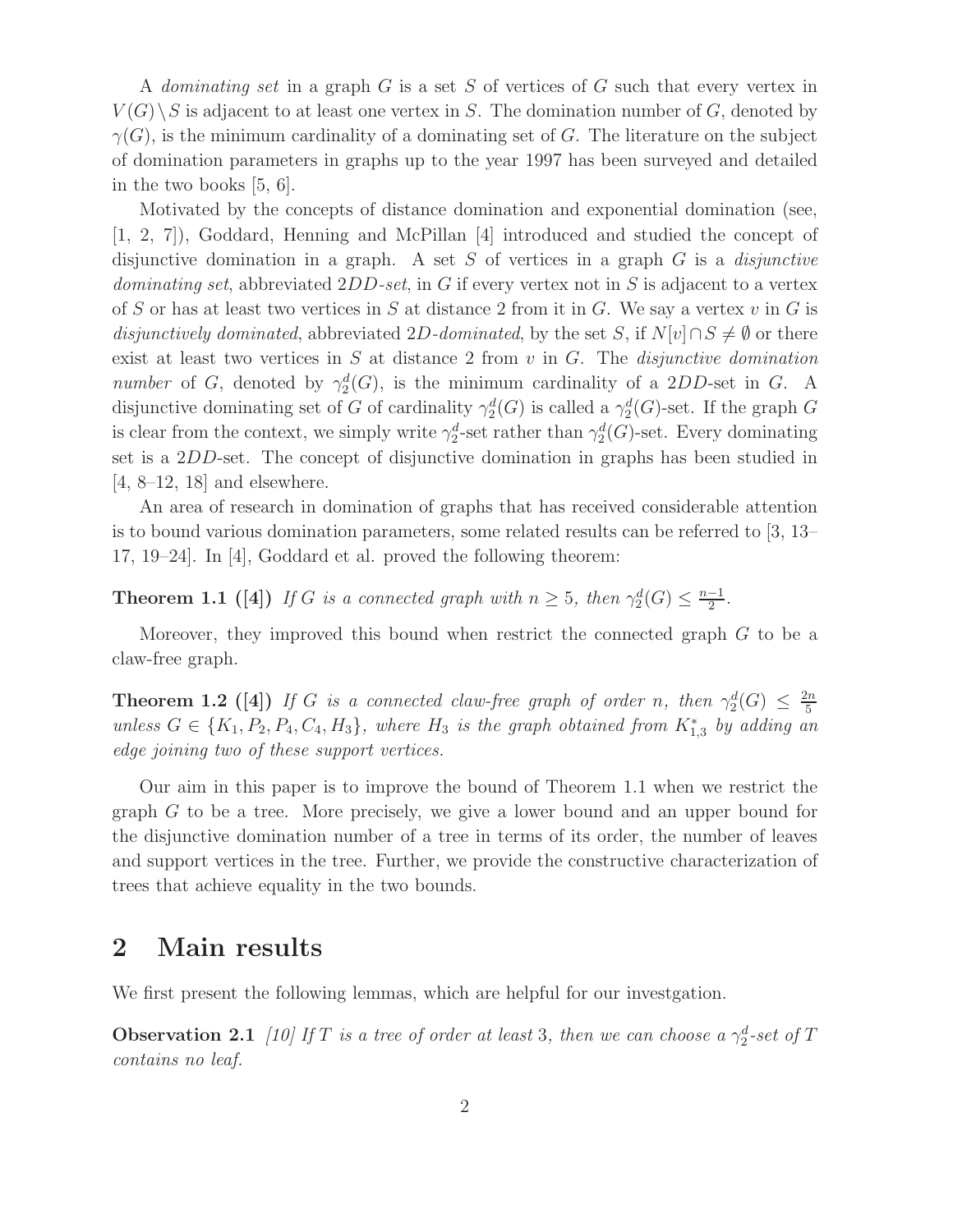**Corollary 2.2** Let T be a tree of order at least 3 and D be a  $\gamma_2^d$ -set of T contains no leaf, if a support vertex has degree two, then it belongs to D.

As mentioned above, one of our aim is provide the constructive characterization of trees that achieve equality in the upper bound and the lower bound. For our purpose, we define a *labeling* of a tree T as a weak partition  $S = (S_A, S_B, S_C, S_D)$  of  $V(T)$  (Some of the subsets may be empty). We will refer to the pair  $(T, S)$  as a *labeled tree*. The label or status of a vertex v, denoted sta(v), is the letter  $x \in \{A, B, C, D\}$  such that  $v \in S_x$ . Next, we ready to give two families  $\mathscr{T}_1$  and  $\mathscr{T}_2$ , each member of  $\mathscr{T}_1$  ( $\mathscr{T}_2$ , respectively) is obtained from the labeled tree  $(P_3, S')$   $((P_4, S'')$ , respectively) by a series of operations (see Fig.1(a), (b)). Before this, we give two definitions. If a labeled tree  $(T, S) \in \mathcal{F}_2$ , the path  $P_4$  (which comes from the labeled tree  $(P_4, S'')$ ) is an induced path of T, and we call it the basic path of T. For a vertex  $v \notin S(T)$ , which has status A and does not belong to the basic path, if there exists a vertex u such that  $vv_1v_2u$  is an induced path of T and  $sta(v_1) = C$ ,  $sta(v_2) = D$ ,  $sta(u) = B$ , we call u a corresponding vertex of v. In addition, for a vertex u, which has status B, if there exists a vertex v such that  $vv_1v_2u$  is an induced path of T and  $sta(v) = A$ ,  $sta(v_1) = C$ ,  $sta(v_2) = D$ , we also call v a corresponding vertex of u.



Fig.1

In what follows, we give four operations as follows:

**Operation**  $\mathcal{O}_1$ : Let v be a vertex with sta $(v) = A$ . Add a vertex u and the edge uv. Let  $sta(u) = C$ .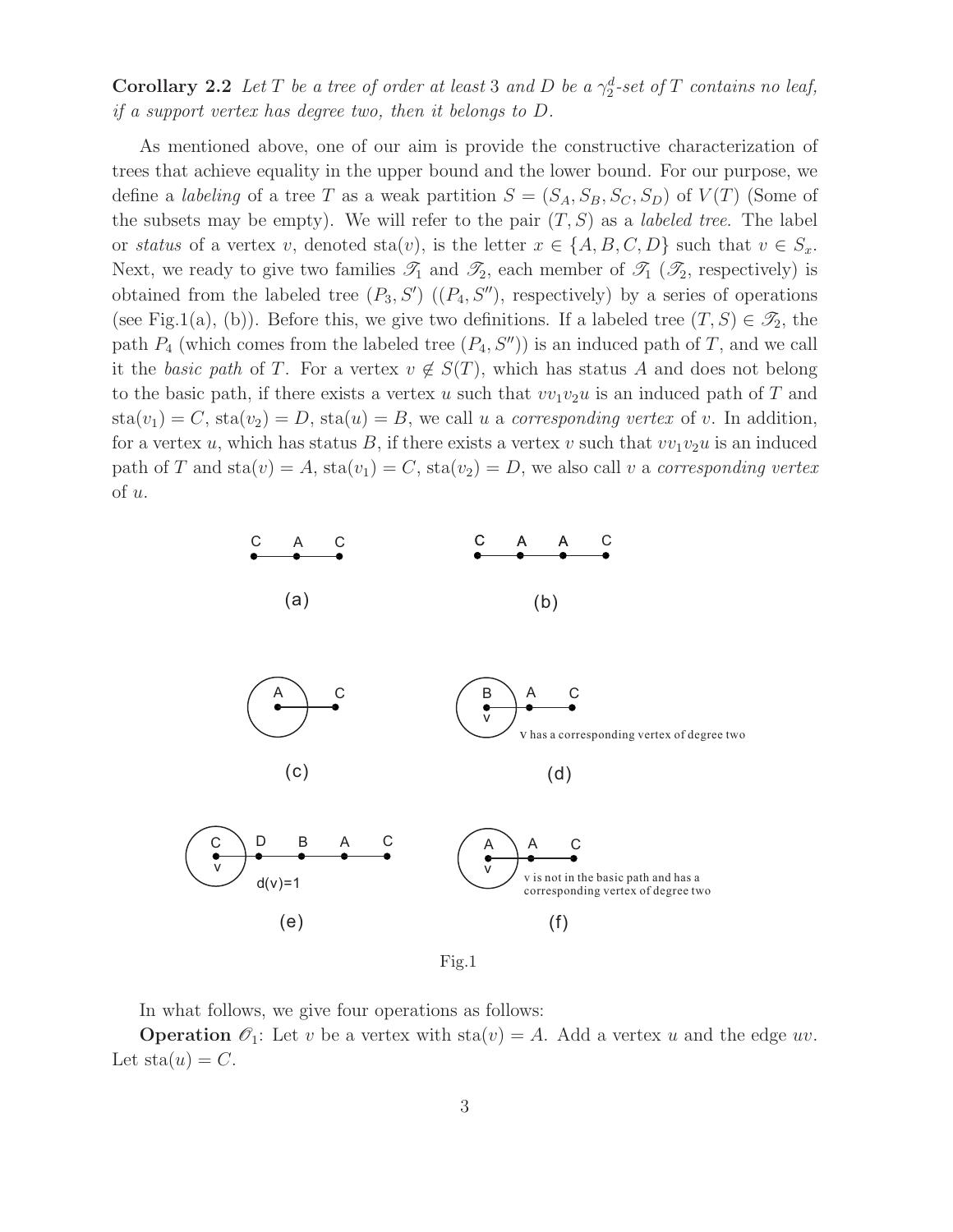**Operation**  $\mathcal{O}_2$ : Let v be a vertex with  $sta(v) = B$  that has a corresponding vertex of degree two. Add a path  $u_1u_2$  and the edge  $u_1v$ . Let  $sta(u_1) = A$ ,  $sta(u_2) = C$ .

**Operation**  $\mathcal{O}_3$ : Let v be a vertex with  $sta(v) = C$  that has degree one. Add a path  $u_1u_2u_3u_4$  and the edge  $u_1v$ . Let  $sta(u_1) = D$ ,  $sta(u_2) = B$ ,  $sta(u_3) = A$ ,  $sta(u_4) = C$ .

**Operation**  $\mathcal{O}_4$ : Let v be a vertex not in the basic path that has status A and has a corresponding vertex of degree two. Add a path  $u_1u_2$  and the edge  $u_1v$ . Let  $sta(u_1) = A$ ,  $sta(u_2) = C.$ 

The four operations  $\mathcal{O}_1$ ,  $\mathcal{O}_2$ ,  $\mathcal{O}_3$  and  $\mathcal{O}_4$  are illustrated in Fig.1(c), (d), (e) and (f).

Let  $\mathscr{T}_1$  be the minimum family of labeled trees that: (i) contains  $(P_3, S')$  and S' is the labeling that assigns to the two leaves of the path  $P_3$  status  $C$ , and the central vertex status A; and (ii) is closed under the two operations  $\mathscr{O}_1$  and  $\mathscr{O}_3$  that are listed as above, which extend the tree T' to a tree T by attaching a tree to the vertex  $v \in V(T')$ .

Let  $\mathcal{T}_2$  be the minimum family of labeled trees that: (i) contains  $(P_4, S'')$  where  $S''$ is the labeling that assigns to the two leaves of the path  $P_4$  status  $C$ , and the remaining vertices status A; and (ii) is closed under the three operations  $\mathcal{O}_2$ ,  $\mathcal{O}_3$  and  $\mathcal{O}_4$  that are listed as above, which extend the tree  $T'$  to a tree T by attaching a tree to the vertex  $v \in V(T')$ .

Let  $(T, S) \in \mathcal{T}_1(\mathcal{T}_2)$ , respectively) be a labeled tree for some labeling S. Then there is a sequence of labeled trees  $(T_0, S_0), (T_1, S_1), \cdots, (T_{k-1}, S_{k-1}), (T_k, S_k)$  such that  $(T_0, S_0)$  =  $(P_3, S')$  (or  $(P_4, S'')$ ),  $(T_k, S_k) = (T, S)$ . The labeled tree  $(T_i, S_i)$  can be obtained from  $(T_{i-1}, S_{i-1})$  by one of the operations  $\mathscr{O}_1$  and  $\mathscr{O}_3$  ( $\mathscr{O}_2$ ,  $\mathscr{O}_3$  and  $\mathscr{O}_4$ , respectively), where  $i \in \{1, 2, \dots, k\}$ . We call the number of terms in such a sequence of labeled trees that is used to construct  $(T, S)$ , the *length* of the sequence. Clearly, the above sequence has length k. We remark that a sequence of labeled trees used to construct  $(T, S)$  is not necessarily unique.

Two main conclusions of our paper are listed as follows.

**Theorem 2.3** If T is a nontrivial tree of order  $n(T)$  with  $l(T)$  leaves, then  $\gamma_2^d(T) \geq$  $n(T)-l(T)+3$  $\frac{d(T)+3}{4}$ , with equality if and only if  $(T, S) \in \mathcal{T}_1$  for some labeling S.

**Theorem 2.4** If T is a nontrivial tree of order  $n(T)$  with  $l(T)$  leaves and  $s(T)$  support vertices, then  $\gamma_2^d(T) \leq \frac{n(T)+l(T)+s(T)}{4}$  $\frac{(T)+s(T)}{4}$ , with equality if and only if  $(T, S) \in \mathscr{T}_2$  for some labeling S.

Next, we take some examples to make it easier for reader to understand the families  $\mathcal{I}_1$ ,  $\mathcal{I}_2$  and Theorem 2.3, 2.4. In Fig 2(a), by a simple calculation, we have that  $\gamma_2^d(T)$  =  $2 = \frac{n(T)-l(T)+3}{4}$ . And moreover, it is easy to see that  $(T_1, S'_1)$  is obtained from  $(P_3, S')$  by operation  $\mathscr{O}_1$ ,  $(T_2, S'_2)$  is obtained from  $(T_1, S'_1)$  by operation  $\mathscr{O}_3$ ,  $(T, S'_3)$  is obtained from  $(T_2, S'_2)$  by operation  $\mathscr{O}_1$ . It follows from the definition of  $\mathscr{T}_1$  that  $(T, S'_3) \in \mathscr{T}_1$ . In Fig 2(b), by a simple calculation, we have that  $\gamma_2^d(T') = 6 = \frac{n(T)+l(T)+s(T)}{4}$ . And moreover, it is easy to see that  $(T_1')$  $(T'_1, S''_1)$  is obtained from  $(P_4, S'')$  by operation  $\mathscr{O}_3$ ,  $(T'_2)$  $S_2''$  is obtained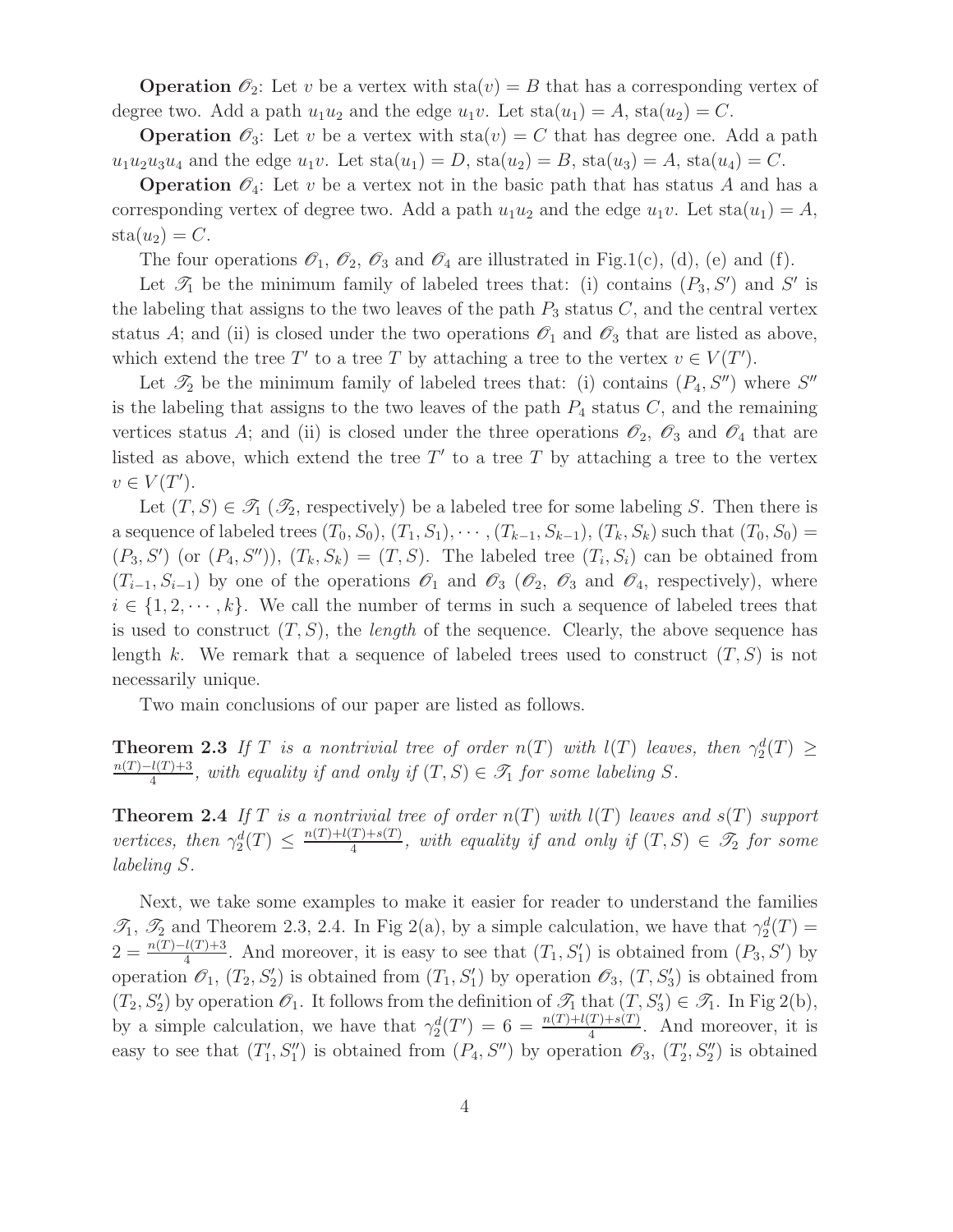from  $(T_1')$  $( T_1', S_1'')$  by operation  $\mathscr{O}_2$ ,  $( T_3'')$  $S_3''$ ) is obtained from  $(T_2'$  $(2', S_2'')$  by operation  $\mathscr{O}_4$  and  $(T', S_4'')$  is obtained from  $(T_3'')$  $S'_3$ ,  $S''_3$ ) by operation  $\mathscr{O}_3$ . It follows from the definition of  $\mathscr{T}_2$ that  $(T', S_4'') \in \mathscr{T}_2$ .



Fig.2

Furthermore, we can slightly improve the upper bound of Theorem 2.4.

**Corollary 2.5** If T is a nontrivial tree of order  $n(T)$  with  $l(T)$  leaves and  $s(T)$  support vertices, then  $\gamma_2^d(T) \leq \frac{n(T) + 3s(T) - l(T)}{4}$  $\frac{l(1)-l(1)}{4}$ .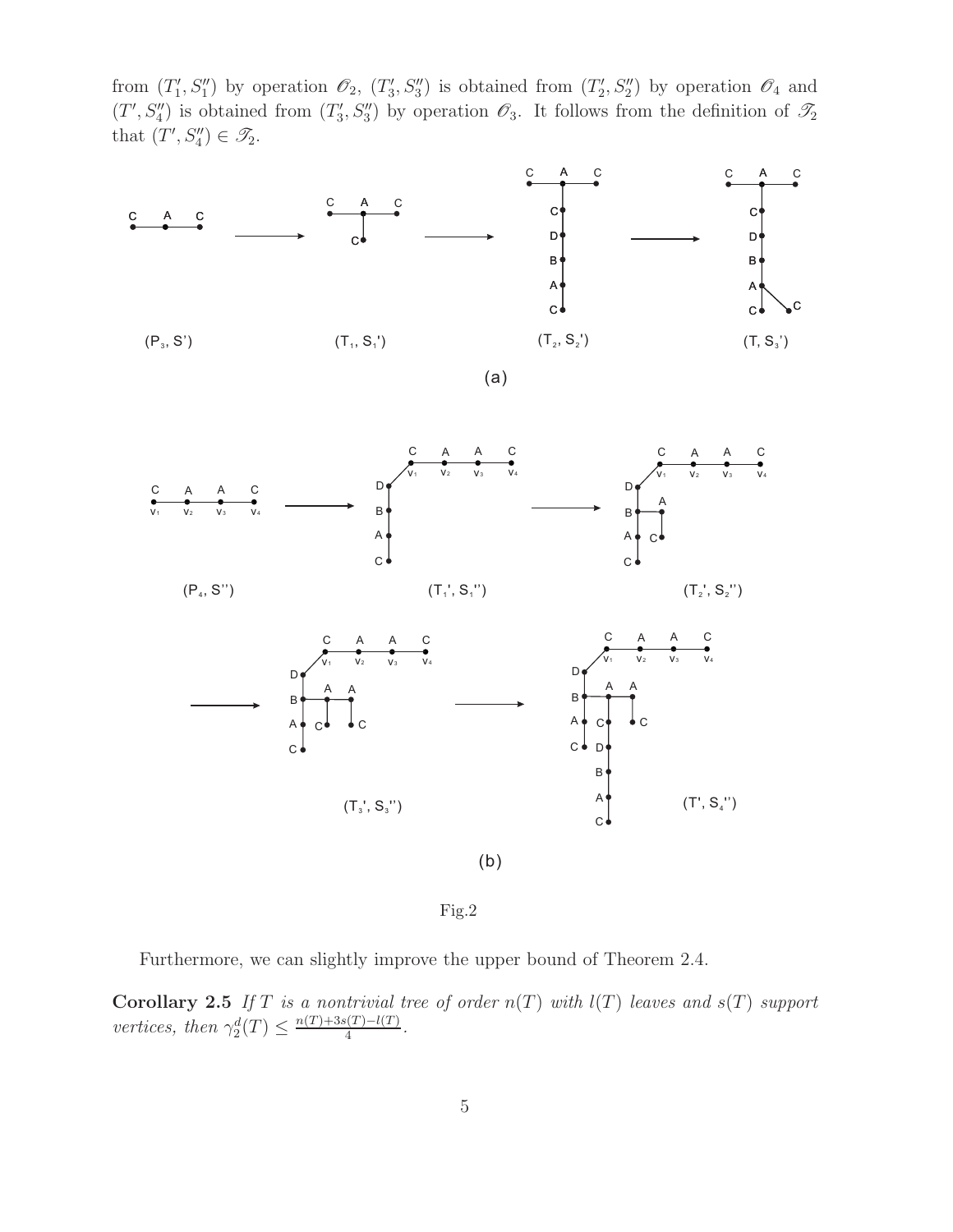Proof. Let  $T'$  be the tree obtained from T by deleting all but one leaf from each support vertex of T. Then,  $n(T') = n(T) - [l(T) - s(T)]$ ,  $s(T') = s(T)$ ,  $l(T') = s(T)$ and  $\gamma_2^d(T) = \gamma_2^d(T')$ . By Theorem 2.4, we have that  $\gamma_2^d(T) = \gamma_2^d(T') \le \frac{n(T') + l(T') + s(T')}{4} = \frac{n(T) - [l(T) - s(T)] + 2s(T)]}{4} = \frac{n(T) + 3s(T) - l(T)}{4}$ .  $\frac{1}{4}$ .

We conclude this section by comparing the bound of Theorem 1.1 with the bound of Corollary 2.5. We see that  $\frac{n(T)+3s(T)-l(T)}{4} < \frac{n(T)-1}{2}$  when  $n(T) > 3s(T) - l(T) + 2$ . It implies that for almost all trees, the bound of Corollary 2.5 is better than that of Theorem 1.1.

## 3 Proof of Theorem 2.3

The following observation establishes properties of trees in the family  $\mathscr{T}_1$ .

**Observation 3.1** If  $(T, S) \in \mathcal{T}_1$ , then  $(T, S)$  has the following properties.

- (a) Every support vertex of T has status A and every leaf has status  $C$ .
- (b) Let v be a vertex has status A, then  $sta(u) \in \{B, C\}$  for  $u \in N(v)$ .
- (c) The set  $S_A$  is a 2DD-set of T.
- (d) The set  $S_A$ ,  $S_B$ ,  $S_C$  and  $S_D$  are independent sets.
- (e) If  $sta(v) \neq A$ , then  $d(v) \leq 2$ .

**Lemma 3.2** If T is a tree of order  $n(T) \geq 3$  with  $l(T)$  leaves, and  $(T, S) \in \mathcal{T}_1$  for some labeling S, then  $\gamma_2^d(T) = |S_A| = \frac{n(T) - l(T) + 3}{4}$  $\frac{d(T)+3}{4}$ , and the set  $S_A$  is the unique  $\gamma_2^d$ -set of T.

**Proof.** We proceed by induction on the length  $k$  of a sequence required to construct the labeled tree  $(T, S)$ . Let D be any  $\gamma_2^d$ -set of T.

When  $k = 0$ ,  $(T, S) = (P_3, S')$ ,  $\gamma_2^d(T) = |S_A| = 1$ , the set  $S_A$  is the unique  $\gamma_2^d$ -set of T. This establishes the base case. Let  $k \geq 1$  and assume that if the length of sequence used to construct a labeled tree  $(T', S^*) \in \overline{\mathcal{I}_1}$  is less than k, then  $\gamma_2^d(T') = |S_A^*| = \frac{n(T') - l(T') + 3}{4}$  $\frac{l(T')+3}{4}$ ,  $S_A^*$ A is the unique  $\gamma_2^d$ -set of T'. Now,  $(T, S) \in \mathscr{T}_1$  and let  $(T_0, S_0)$ ,  $(T_1, S_1)$ ,  $\cdots$ ,  $(T_{k-1}, S_{k-1})$ ,  $(T_k, S_k)$  be a sequence of length k used to construct  $(T, S)$ , where  $(T_0, S_0) = (P_3, S')$ ,  $(T_k, S_k) = (T, S), (T_i, S_i)$  can be obtained from  $(T_{i-1}, S_{i-1})$  by one of the operations  $\mathscr{O}_1$ and  $\mathscr{O}_3$ ,  $i \in \{1, 2, \cdots, k\}$ . Let  $T' = T_{k-1}$  and  $S^* = S_{k-1}$ . Note that  $(T', S^*) \in \mathscr{T}_1$ . By the inductive hypothesis,  $\gamma_2^d(T') = |S_A^*| = \frac{n(T') - l(T') + 3}{4}$  $\frac{l(T') + 3}{4}$ ,  $S_A^*$  is the unique  $\gamma_2^d$ -set of T'.  $(T, S)$ can be obtained from  $(T', S^*)$  by operation  $\mathscr{O}_1$  or  $\mathscr{O}_3$ .

In the former case, we have that  $n(T) = n(T') + 1$ ,  $l(T) = l(T') + 1$ , and  $|S_A| = |S_A^*|$ . It follows Observation 3.1(c) that  $\gamma_2^d(T) \leq |S_A| = |S_A^*| = \frac{n(T') - l(T') + 3}{4} = \frac{n(T) - l - l(T) + 1 + 3}{4} =$  $n(T)-l(T)+3$  $\frac{l(T)+3}{4}$ . On the other hand, assume that  $V(T) \setminus V(T') = \{u\}$ , and v is the support vertex of u. Take a set  $D' = (D \setminus (L(T) \cap N(v))) \cup \{v\}$  when  $(L(T) \cap N(v)) \cap D \neq \emptyset$ , otherwise,  $D' = D$ . D' is a 2DD-set of T'. That is,  $\gamma_2^d(T) \geq \gamma_2^d(T') = |S_A^*| = |S_A|$ . In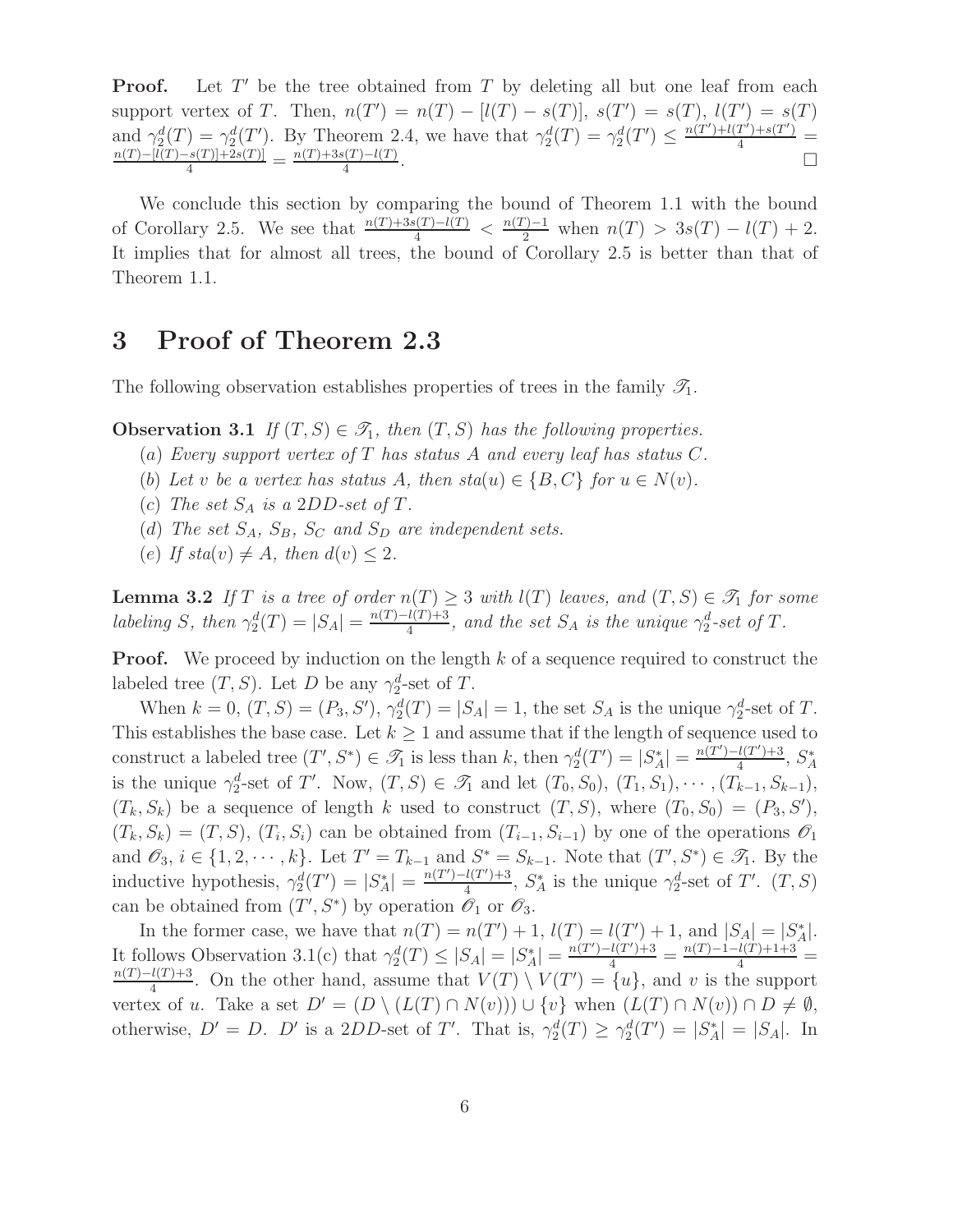summary,  $\gamma_2^d(T) = |S_A| = \frac{n(T) - l(T) + 3}{4}$  $\frac{l(T)+3}{4}$ . By the inductive hypothesis,  $S_A^*$  is the unique  $\gamma_2^d$ set of T'. Hence,  $D' = S_A^*$ . In addition, if  $u \in D$ , then  $v \notin D$ . It follows from  $(T, S) \in \mathcal{T}_1$ and Observation 3.1(a), (b) that v has status A, and the non-leaf neighbor of v, say w, has status B or C. From the choice of  $D'$  and  $D' = S_A^*$ , u is the unique vertex in D which is within distance two from w. It conclude that w is not 2D-dominated by  $D$ , a contradiction. Therefore,  $u \notin D$ . Similarly, all leaf-neighbors of v do not belong to D, and then  $D = D' = S_A^* = S_A$ .

In the latter case, the tree T obtained from T' by attaching a path  $P_4 = u_1 u_2 u_3 u_4$ to a leaf v of T', where  $u_4$  is a leaf in T. We have that  $n(T) = n(T') + 4$ ,  $l(T) = l(T')$ and  $|S_A| = |S_A^*| + 1$ . It follows Observation 3.1(c) that  $\gamma_2^d(T) \leq |S_A| = |S_A^*| + 1$  $\frac{n(T')-l(T')+3}{4}+1=\frac{n(T)-4-l(T)+3}{4}+1=\frac{n(T)-l(T)+3}{4}$ . Let  $D'=(D\setminus\{u_4\})\cup\{u_3\}$  when  $u_4 \in D$  and  $D' = D$  when  $u_4 \notin D$ ,  $D'' = (D' \setminus \{u_1, u_2\}) \cup \{v\}$  when  $u_1$  or  $u_2$  belong to D', otherwise,  $D'' = D'$ . Then  $u_3 \in D$  and  $D'' \setminus \{u_3\}$  is a 2DD-set of T'. That is,  $\gamma_2^d(T) - 1 \ge \gamma_2^d(T') = |S_A| - 1$ . In summary,  $\gamma_2^d(T) = |S_A| = \frac{n(T) - l(T) + 3}{4}$  $\frac{\frac{1}{1+3}}{4}$ . By the inductive hypothesis,  $S_A^*$  is the unique  $\gamma_2^d$ -set of T'. Hence,  $D'' \setminus \{u_3\} = S_A^*$ . If  $|\{u_1, u_2, u_3, u_4, v\} \cap D| \geq 2$ , the set  $(D \setminus \{u_1, u_2, u_3, u_4\}) \cup \{v\}$  is a 2DD-set of T'. More precisely,  $(D \setminus \{u_1, u_2, u_3, u_4\}) \cup \{v\}$  is a  $\gamma_2^d$ -set of T'. By the uniqueness of  $\gamma_2^d$ -set of T',  $(D \setminus \{u_1, u_2, u_3, u_4\}) \cup \{v\} = S_A^*$ , a contradiction. Hence,  $|\{u_1, u_2, u_3, u_4, v\} \cap D| = 1$ . It implies that  $\{u_1, u_2, u_3, u_4, v\} \cap D = \{u_3\}$ . It is easy to see that  $D \setminus \{u_3\}$  is a  $\gamma_2^d$ -set of T'. By the uniqueness of  $\gamma_2^d$ -set of  $T'$ ,  $D \setminus \{u_3\} = S_A^*$ . So,  $D = S_A$ .

In what follows, we begin to prove Theorem 2.3.

**Proof.** The sufficiency follows immediately from Lemma 3.2. So we prove the necessity only. If  $diam(T) \leq 2$ , T is a star,  $\gamma_2^d(T) = 1 \geq \frac{n(T)-l(T)+3}{4}$  $\frac{l(T)+3}{4}$ . Suppose that  $\gamma_2^d(T)$  =  $n(T)-l(T)+3$  $\frac{d(I) + 3}{4}$ , it is easy to see that there exists a labeling S of the vertices of T such that  $(T, S)$  can be obtained from  $(P_3, S')$  by repeated applications of operation  $\mathscr{O}_1$ . Hence,  $(T, S) \in \mathcal{T}_1$ . If  $diam(T) = 3$ , T is a double star, and then  $\gamma_2^d(T) = 2 > \frac{n(T) - l(T) + 3}{4}$  $\frac{\mu(1)+3}{4}$ . So, we assume that  $diam(T) \geq 4$ . The proof is by induction on  $n(T)$ . The result is immediate for  $n(T) \leq 5$ . For the inductive hypothesis, let  $n(T) \geq 6$ . Assume that for every nontrivial tree T' of order less than  $n(T)$ , we have that  $\gamma_2^d(T') \geq \frac{n(T') - l(T') + 3}{4}$  $\frac{l(I') + 3}{4}$ , with equality only if  $(T', S^*) \in \mathcal{T}_1$  for some labeling  $S^*$ .

Let D be a  $\gamma_2^d$ -set of T which contains no leaf and  $P = v_1v_2\cdots v_t$  be a longest path in T such that  $d(v_3)$  as large as possible.

We now proceed with a series of claims that we may assume are satisfied by the tree T, for otherwise the desired result holds.

**Claim 1.** Each support vertex in  $T$  has exactly one leaf-neighbor.

If not, assume that there is a support vertex  $u$  which is adjacent to at least two leaves. Deleting one of its leaf-neighbors, say  $u_1$ , and denote the resulting tree by  $T'$ . Observe that  $n(T) = n(T') + 1$ ,  $l(T) = l(T') + 1$  and D is still a 2DD-set of T'. That is,  $\gamma_2^d(T) \geq \gamma_2^d(T') \geq \frac{n(T') - l(T') + 3}{4} = \frac{n(T') - 1 - l(T) + 1 + 3}{4} = \frac{n(T) - l(T) + 3}{4}$  $\frac{i(1)+3}{4}$ .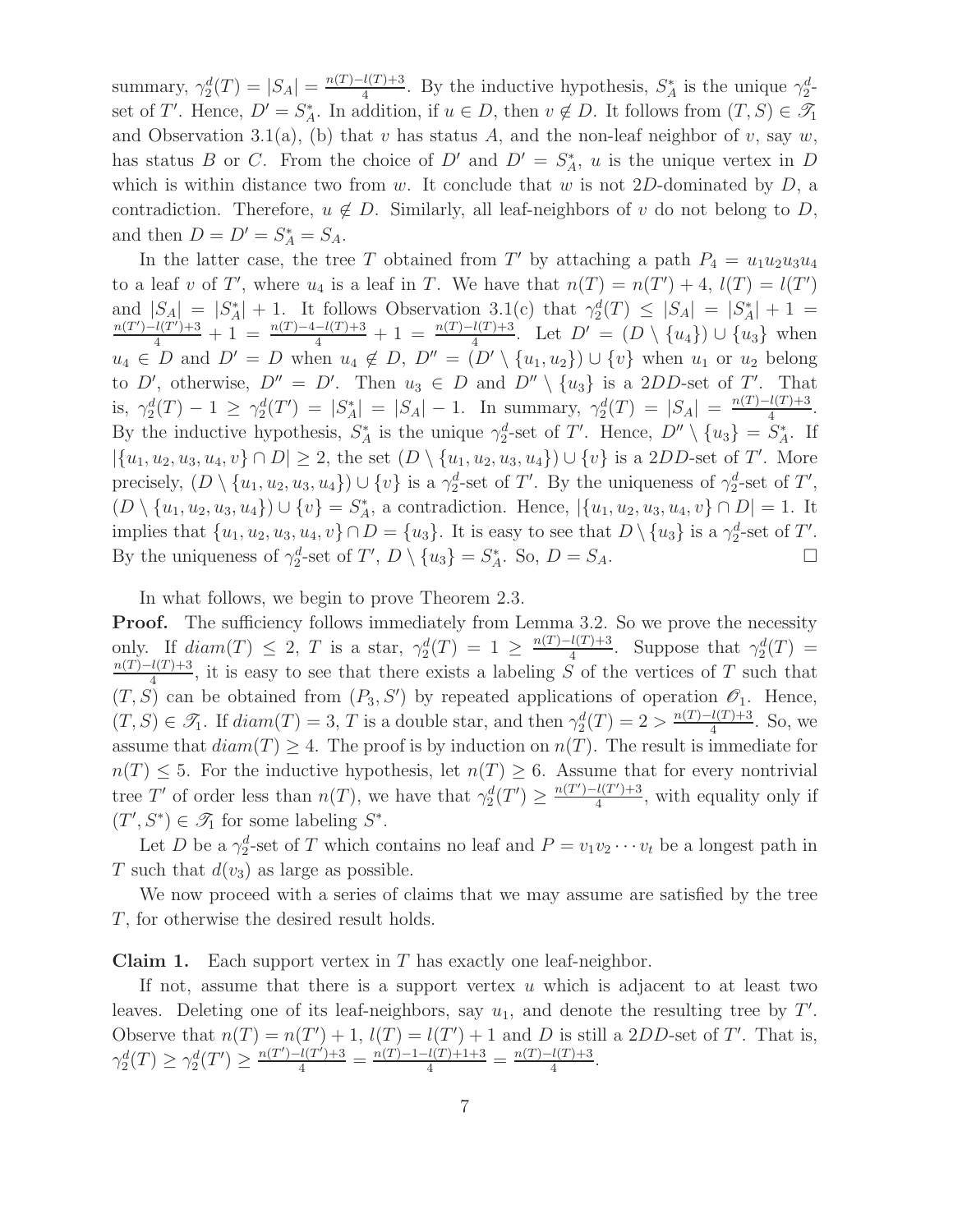In particular, if  $\gamma_2^d(T) = \frac{n(T)-l(T)+3}{4}$ , then  $\gamma_2^d(T') = \frac{n(T')-l(T')+3}{4}$  $\frac{l(l')+3}{4}$ . It means that  $(T', S^*) \in \mathscr{T}_1$  for some labeling  $S^*$ . By Observation 3.1(a), u has status A. Let S be obtained from  $S^*$  by labeling  $u_1$  with label C. Then  $(T, S)$  can be obtained from  $(T', S^*)$ by operation  $\mathcal{O}_1$ . Thus,  $(T, S) \in \mathcal{I}_1$ .

By Claim 1, we can assume that  $d(v_2) = 2$ . And by Corollary 2.2,  $v_2 \in D$ . Now, we consider the vertex  $v_3$ .

#### Claim 2.  $d(v_3) = 2$ .

Suppose that  $d(v_3) \geq 3$ . If  $v_3 \in D$ , let  $T' = T - \{v_1, v_2\}$ . Clearly,  $D \setminus \{v_2\}$  is a 2DD-set of T'. Note that  $n(T) = n(T') + 2$ ,  $l(T) = l(T') + 1$ , then  $\gamma_2^d(T) \geq \gamma_2^d(T') + 1 \geq$  $\frac{n(T')-l(T')+3}{4}+1=\frac{n(T)-2-l(T)+1+3}{4}+1>\frac{n(T)-l(T)+3}{4}$  $\frac{u(1)+3}{4}$ . So we assume that  $v_3 \notin D$ . If  $v_3$  is adjacent to a support vertex outside  $P$ , say  $v_2'$ 2 . It follows from Claim 1 and Corollary 2.2 that  $v_2' \in D$ . Moreover,  $(D \setminus \{v_2, v_2'\}) \cup \{v_3\}$  is a 2DD-set of the tree T' obtained from T by removing all leaf-neighbors of  $v_2$  and  $v_2'$  $\gamma_2^d(T) \geq \gamma_2^d(T') + 1 \geq \frac{n(T') - l(T') + 3}{4} + 1 =$  $\frac{n(T)-2-l(T)+3}{4}+1>\frac{n(T)-l(T)+3}{4}$  $\frac{d(1)+3}{4}$ . Combining the assumption that  $d(v_3) \geq 3$ ,  $v_3$  is a support vertex of degree three of T. We remove its leaf-neighbor, say  $u$ , and D is still a 2DD-set of the resulting tree T' from  $u \notin D$ . Hence,  $\gamma_2^d(T) \geq \gamma_2^d(T') \geq \frac{n(T') - l(T') + 3}{4} = \frac{n(T) - l(T) + 3}{4}$  $\frac{u(1)+3}{4}$ . We show that in fact  $\gamma_2^d(T) > \frac{n(T) - l(T) + 3}{4}$  $\frac{l(T)+3}{4}$ . Suppose to the contrary that  $\gamma_2^d(T) = \frac{\pi(T)-l(T)+3}{4}$ . Then we have equality throughout the above inequality chain. In particular,  $\gamma_2^d(T)$  =  $\gamma_2^d(T') \,=\, \frac{n(T') - l(\tilde T')+3}{4}$  $\frac{l(T')+3}{4}$ . By the inductive hypothesis,  $(T', S^*) \in \mathcal{T}_1$  for some labeling  $S^*$ . By Observation 3.1(a) and (b), the vertex  $v_3$  has status B or C in  $S^*$ . Since D contains no leaf, D is also a  $\gamma_2^d$ -set of T'. On the other hand, by Lemma 3.2,  $S_A^*$  is the unique  $\gamma_2^d$ -set of T'. So,  $D = S_A^*$ . It implies that u can not be 2D-dominated by D, a contradiction.  $\Box$ 

Claim 3.  $d(v_4) = 2$ .

Assume that  $d(v_4) \geq 3$  and  $v_3'$  $'_{3}$  is a neighbor of  $v_{4}$  outside P. From Claim 1 and the choice of  $P$ , one of the three cases as following holds:

- $(1)$   $v'_{3}$  $y'_3$  is adjacent to a support vertex, say  $v'_2$  $v_2'$ , where  $v_2'$  $y'_2$  and  $v'_3$  have degree two;
- $(2)$   $v'_{3}$  $'_{3}$  is a support vertex of degree two in T;
- $(3)$   $v'_{3}$  $'_{3}$  is a leaf.

In the first case, let T' be a tree obtained from T by removing  $v_1, v_2, v_3$  and the leafneighbor of  $v_2'$ ', We have that  $n(T) = n(T') + 4$ ,  $l(T) = l(T') + 1$  and  $\gamma_2^d(T') \leq \gamma_2^d(T) - 1$ . In the latter two cases, let  $T' = T - \{v_1, v_2, v_3\}$ . We have that  $n(T) = n(T') + 3$ ,  $l(T) = l(T') + 1$  and  $\gamma_2^d(T') \leq \gamma_2^d(T) - 1$ . In either case, we always have  $\gamma_2^d(T) > \frac{n(T) - l(T) + 3}{4}$ 4 by an argument similar to the proof of Claim 2.  $\Box$ 

Let  $T' = T - \{v_1, v_2, v_3, v_4\}$ . Note that  $n(T) = n(T') + 4$ ,  $\gamma_2^d(T') \leq \gamma_2^d(T) - 1$ . In addition,  $l(T) = l(T') + 1$  when  $d(v_5) \geq 3$ , and  $l(T) = l(T')$  when  $d(v_5) = 2$ . Hence, we always have that  $\gamma_2^d(T) \geq \gamma_2^d(T') + 1 \geq \frac{n(T') - l(T') + 3}{4} + 1 \geq \frac{n(T) - 4 - l(T) + 3}{4} + 1 = \frac{n(T) - l(T) + 3}{4}$ . Suppose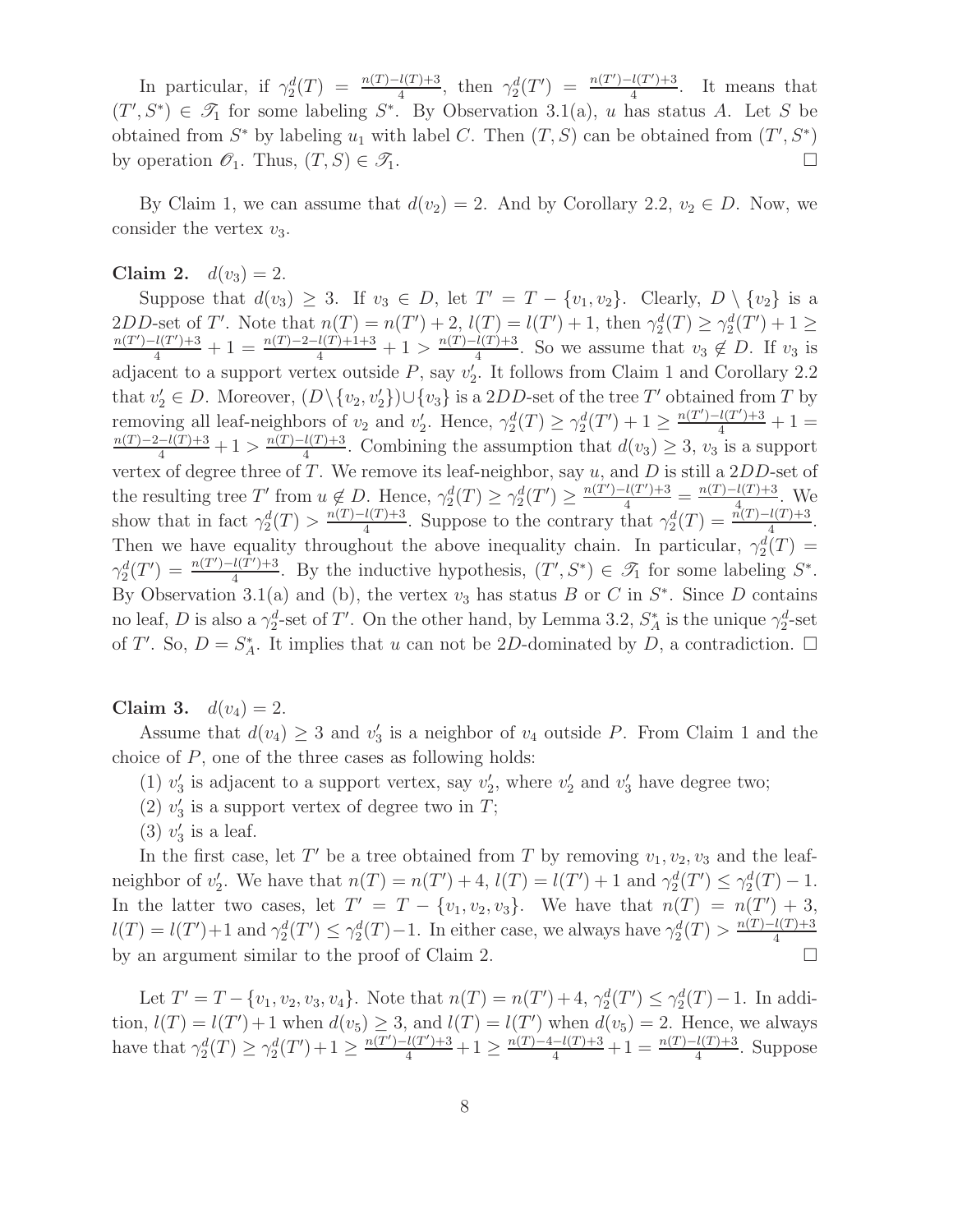that  $\gamma_2^d(T) = \frac{n(T)-l(T)+3}{4}$ , then we have equality throughout the above inequality chain. In 4 particular,  $d(v_5) = 2$  and  $\gamma_2^d(T) - 1 = \gamma_2^d(T') = \frac{n(T') - l(T') + 3}{4}$  $\frac{\mu(T)+3}{4}$ . By the inductive hypothesis,  $(T', S^*) \in \mathcal{T}_1$  for some labeling  $S^*$ . Since  $v_5$  is a leaf in T', by Observation 3.1(a), it has status C. Let S be obtained from the labeling  $S^*$  by labeling the vertices  $v_1, v_2, v_3, v_4$  with label  $C, A, B, D$ , respectively. Then,  $(T, S)$  can be obtained from  $(T', S^*)$  by operation  $\mathscr{O}_3$ . Thus,  $(T, S) \in \mathscr{T}_1$ .

### 4 Proof of Theorem 2.4

The following observation establishes properties of trees in the family  $\mathscr{T}_2$ .

**Observation 4.1** If  $(T, S) \in \mathcal{T}_2$ , then  $(T, S)$  has the following properties.

(a) Every support vertex of T has status A and every leaf has status C.

(b) The set  $S_A$  is a 2DD-set of T.

(c) Let v be a vertex which has status A or B, v has at most one corresponding vertex.

In particular, if there is no corresponding vertex of degree two of v in T, then  $d(v) = 2$ . (d) If v is a support vertex, then v has degree two.

(e) Let v be a vertex of degree two which has status  $C$ , then it is adjacent to two vertices, say u and w, which are labeled A and D, respectively. In particular, if  $d(u) = 2$ , the component of  $T$ -vw containing v, say T', containing the basic path of T, and  $(T', S^*) \in \mathscr{T}_2$ for some labeling  $S^*$ .

**Lemma 4.2** Let T be a tree and S be a labeling of T such that  $(T, S) \in \mathcal{T}_2$ . Then,  $\gamma_2^d(T) = \frac{n(T) + s(T) + l(T)}{4}$ .

**Proof.** By Observation 4.1(b),  $S_A$  is a 2DD-set of T and  $S_A = \frac{n(T) + s(T) + l(T)}{4}$  $\frac{(1)+i(1)}{4}$  (We can obtain this conclusion by induction on  $n(T)$ , it is similar to the proof of Lemma 3.2, so we omit it). So,  $\gamma_2^d(T) \leq \frac{n(T) + s(T) + l(T)}{4}$  $\frac{(T)+l(T)}{4}$ . Since  $(T, S) \in \mathcal{I}_2$ ,  $T = P_4$  when  $n \leq 4$ , and  $\gamma_2^d(T) = 2 = \frac{n(T) + s(T) + l(T)}{4}$ . So, we assume that  $n(T) \geq 5$ . Combining the definition of  $\mathcal{T}_2$ , we have that  $diam(T) \geq 7$ . Suppose that T is a tree with minimum order which satisfy the two properties:

 $(1)$   $(T, S) \in \mathscr{T}_2;$ (2)  $\gamma_2^d(T) < \frac{n(T) + s(T) + l(T)}{4}$  $\frac{(1)+l(1)}{4}$ .

Let D be a  $\gamma_2^d$ -set of T which contains no leaf,  $u_1u_2u_3u_4$  be the basic path of T, and  $v_1$  be a leaf of T that at maximum distance from  $u_2$ , let  $P = v_1v_2v_3\cdots v_tu_2$  be the path between  $v_1$  and  $u_2$ . Note that  $v_t = u_1$  or  $u_3$ . It follows from  $(T, S) \in \mathcal{T}_2$  and Observation 4.1(d) that  $d(v_2) = 2$  and  $v_1, v_2$  have status C, A, respectively. And moreover, by the definition of  $\mathcal{I}_2$ ,  $v_3$  has status A or B.

In the form case, if  $d(v_3) = 2$ , then  $v_1v_2v_3v_4$  is the basic path of T, a contradiction. So,  $d(v_3) \geq 3$ . It implies that there exists a sequence of length k used to construct  $(T, S)$ :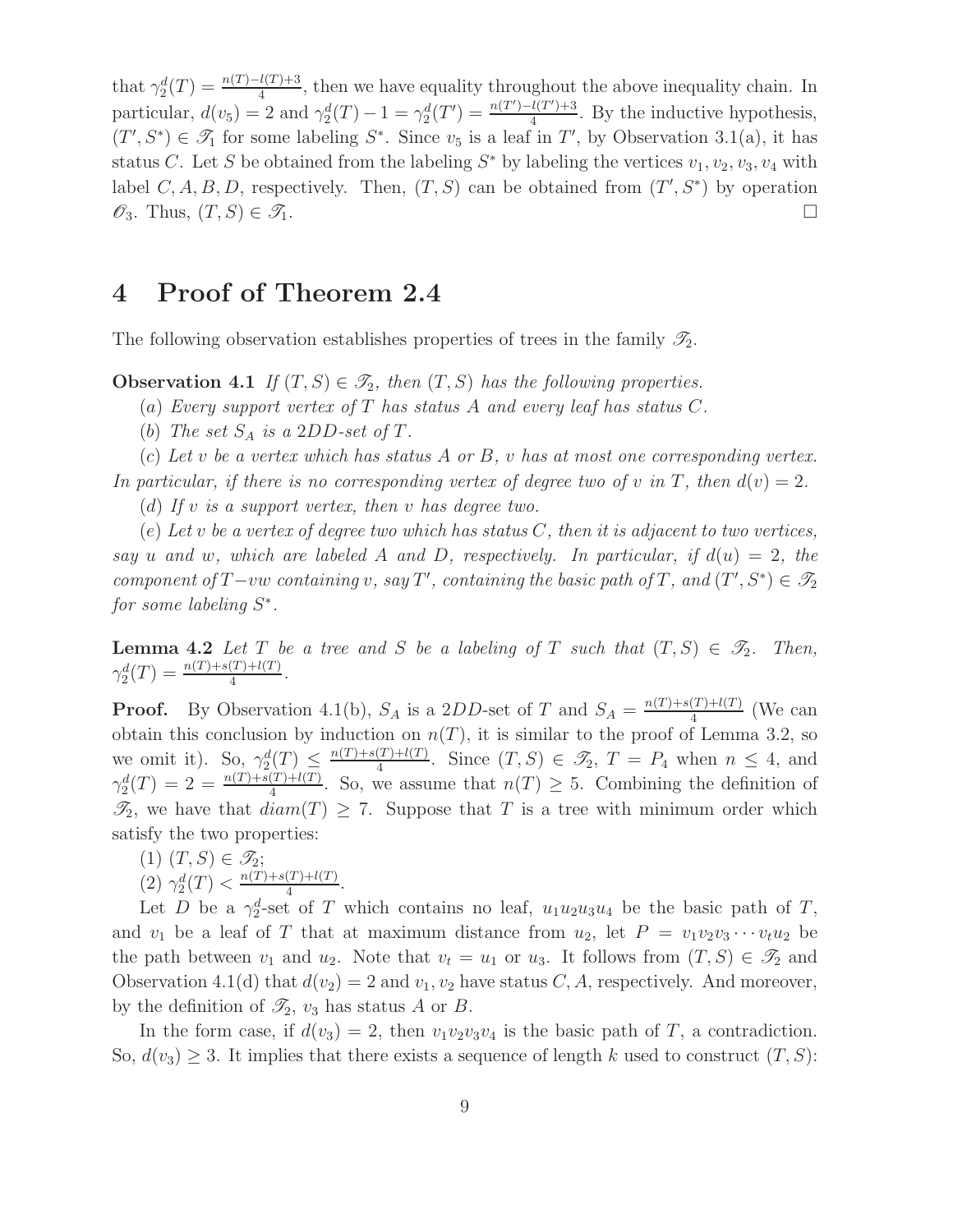$(P_4, S''), (T_1, S_1), \cdots, (T_{k-1}, S_{k-1}), (T, S)$ , such that  $(T, S)$  is obtained from  $(T_{k-1}, S_{k-1})$ by operation  $\mathcal{O}_4$ . That is, T is obtained from  $T_{k-1}$  by adding the path  $v_1v_2$  and joining  $v_2$  to  $v_3$ . But in this case, by the definition of  $\mathscr{O}_4$ , we can always obtain a leaf which is farther away from  $u_2$  than  $v_1$ , contradicting the choice of  $v_1$ . So we assume that  $v_3$  has status B.

If  $d(v_3) \geq 3$ , by Observation 4.1(d),  $v_3$  is not a support vertex. From the choice of  $v_1$  and the fact that  $diam(T) \geq 7$ ,  $v_3$  is adjacent to s support vertices of degree two other than  $v_2$ , where  $s \geq 1$ . These support vertices are labeled A, and the leafneighbor of each of them is labeled C. From the choice of D and Corollary 2.2,  $S(T) \cap$  $N(v_3) \subseteq D$ .  $v_4, v_5, v_6$  has status  $D, C, A$ , respectively, and  $d(v_4) = d(v_5) = 2$ . Moreover, there exists no a corresponding vertex of degree two of  $v_6$  in T, so  $d(v_6) = 2$ . Note that  $\{v_3, v_4, v_5, v_6\} \cap D \neq \emptyset$ , then  $(D \setminus \{v_3, v_4, v_5\}) \cup \{v_6\}$  is also a  $\gamma_2^d$ -set of T. Hence,  $D' = D \setminus \{v_2\}$  is a 2DD-set of T' with order at most  $\gamma_2^d(T) - 1$ , where  $T' = T - \{v_1, v_2\}$ . On the other hand, note that  $(T', S^*) \in \mathcal{I}_2$  for some labeling  $S^*$ , from the choice of T,  $\gamma_2^d(T') = \frac{n(T') + s(T') + l(T')}{4} = \frac{n(T) + s(T) + l(T)}{4} - 1 > \gamma_2^d(T) - 1$ . A contradiction.

If  $d(v_3) = 2$ , from the definition of  $\mathcal{I}_2$ ,  $v_4$  has status D, and furthermore,  $v_5, v_6$  have status C, A, respectively. In particular,  $d(v_4) = d(v_5) = 2$ . Note that  $v_2 \in D$ , and  $\{v_3, v_4, v_5, v_6\} \cap D \neq \emptyset$ , so the set  $D' = (D \setminus \{v_3, v_4, v_5\}) \cup \{v_6\}$  is also a  $\gamma_2^d$ -set of T. Now, we distinguish two cases as follows.

**Case 1.**  $d(v_6) = 2$ .

The set  $D'' = D' \setminus \{v_2\}$  is a 2DD-set of T' with order at most  $\gamma_2^d(T) - 1$ , where  $T' =$  $T-\{v_1, v_2, v_3, v_4\}$ . On the other hand, from the choice of T and the fact that  $(T', S^*) \in \mathscr{T}_2$ for some labeling  $S^*$ ,  $\gamma_2^d(T') = \frac{n(T') + s(T') + l(T')}{4} = \frac{n(T) + s(T) + l(T)}{4} - 1 > \gamma_2^d(T) - 1$ . A contradiction.

**Case 2.**  $d(v_6) \geq 3$ .

We have that  $sta(v_7) = A$  or B. If  $sta(v_7) = B$ , then all neighbors of  $v_6$  outside P have status A, and note that these neighbors are support vertices of degree two (From the choice of  $v_1$  and the definition of  $\mathcal{I}_2$ ). We remove one of these support vertices, say  $u_1$ , and its leaf-neighbor, say  $u_2$ , denote the resulting tree by T'. Clearly,  $(T', S^*) \in \mathcal{T}_2$  for some labeling  $S^*$ . We know that  $v_2, v_6 \in D'$ , and  $\{u_1, u_2\} \cap D' \neq \emptyset$ , so  $D'' = D' \setminus \{u_1, u_2\}$ is a 2DD-set of T' with order at most  $\gamma_2^d(T) - 1$ , where  $T' = T - \{u_1, u_2\}$ . On the other hand, from the choice of T,  $\gamma_2^d(T') = \frac{n(T') + s(T') + l(T')}{4} = \frac{n(T) + s(T) + l(T)}{4} - 1 > \gamma_2^d(T) - 1$ . A contradiction.

If  $sta(v_7) = A$ , then one of the two cases as following holds:

- (1) There exists a neighbor of  $v_6$  outside P, say  $u_1$ , has status B.
- (2) All neighbors of  $v_6$  outside P have status A.

In the former case, there exists a neighbor  $u_2$  of  $u_1$  which has status D. Similarly, there exists a neighbor  $u_3$  of  $u_2$  which has status C, and there exists a neighbor  $u_4$  of  $u_3$  which has status A. Moreover, let  $u_5$  be a neighbor of  $u_4$  other than  $u_3$ , then  $u_5$  has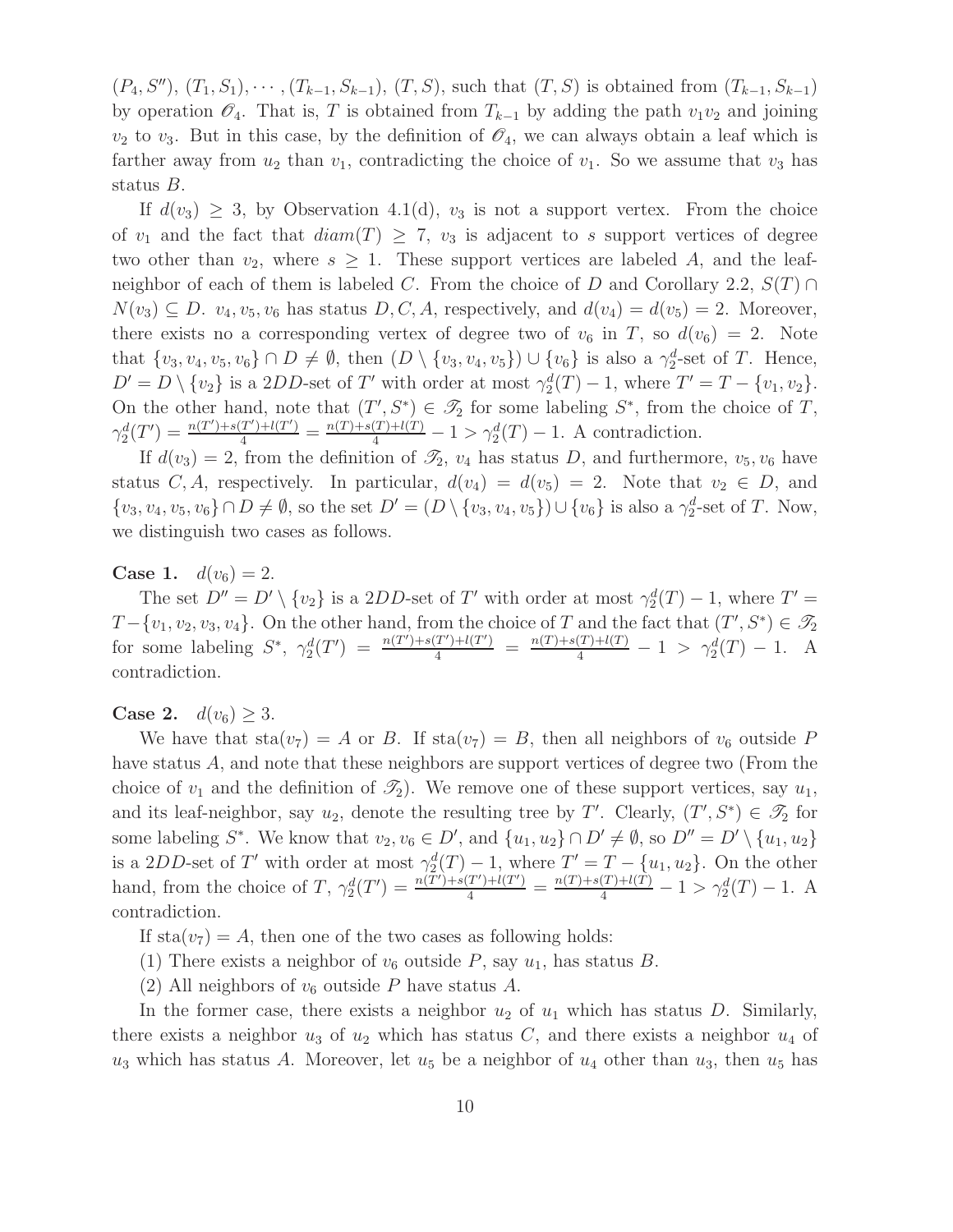status  $A$  or  $B$ . In either case,  $u_5$  has degree at least two, which contradicts the choice of  $v_1$ .

In the latter case, we take any neighbor of  $v_6$  outside P, say  $u_1$ , and we have that  $u_1$  has a neighbor which has status C, say  $u_2$ . From the choice of  $v_1$ ,  $u_2$  is a leaf. By Observation 4.1(d),  $d(u_1) = 2$ . And we can obtain a contradiction by an argument similar to the case that  $sta(v_7) = B$  as above.

In summary, if  $(T, S) \in \mathcal{I}_2$ . Then,  $\gamma_2^d(T) = \frac{n(T) + s(T) + l(T)}{4}$ .

**Lemma 4.3** Let T be a tree and S be a labeling of T such that  $(T, S) \in \mathcal{T}_2$ . Then for any leaf v, there exists a set D with order  $\frac{n(T)+s(T)+l(T)}{4} - 1$  such that each vertex of T is 2D-dominated by D except for v, and the non-leaf neighbor of the support vertex of  $v$ belongs to D.

**Proof.** Take any leaf  $v_1$  of T. We proceed by induction on the length k of a sequence required to construct the labeled tree  $(T, S)$ . When  $k = 0$ ,  $(T, S) = (P_4, S'')$ , the result is immediate. Let  $k \geq 1$  and assume that if the length of sequence used to construct a labeled tree  $(T', S^*) \in \mathcal{T}_2$  is less than k, the result holds. Since  $(T, S) \in \mathcal{T}_2$ , there exists always a sequence of length k used to construct  $(T, S)$ :  $(P_4, S'')$ ,  $(T_1, S_1)$ ,  $\cdots$ ,  $(T_{k-1}, S_{k-1})$ ,  $(T, S)$ .

First, we assume that  $v_1$  is in the basic path of T. Since  $(T_{k-1}, S_{k-1}) \in \mathcal{T}_2$ ,  $v_1$ is still a leaf of  $T_{k-1}$ . By the inductive hypothesis, there exists a set D' with order  $\frac{n(T_{k-1})+s(T_{k-1})+l(T_{k-1})}{4}$  – 1 such that each vertex of  $T_{k-1}$  is 2D-dominated by D' except for  $v_1$ , and  $v_3$  belongs to D', where  $v_3$  is the neighbor of the support vertex of  $v_1$ . We know that  $(T, S)$  is obtained from  $(T_{k-1}, S_{k-1})$  by one of the operations  $\mathscr{O}_2$ ,  $\mathscr{O}_3$  and  $\mathscr{O}_4$ . In the first or third case, let  $D$  be the set consisting of  $D'$  and the support vertex which belongs to  $V(T) \setminus V(T_{k-1})$ , and D is the desired set. In the second case, the tree T is obtained from  $T_{k-1}$  by adding a path  $u_1u_2u_3u_4$  and joining  $u_1$  to a leaf u of  $T_{k-1}$ . Note that u has status C, and by Observation 4.1(d), the neighbor of u in  $T_{k-1}$ , say u', has degree two. By the inductive hypothesis, there exists a set D' with order  $\frac{n(T_{k-1})+s(T_{k-1})+l(T_{k-1})}{4}-1$ such that each vertex of  $T_{k-1}$  is 2D-dominated by D' except for  $v_1$ , and  $v_3$  belongs to D'. Moreover, one of u and u' belongs to  $D'$ . Let D be the set consisting of  $D'$  and the vertex  $u_3$ , and D is the desired set.

Next, we consider the case that  $v_1$  is not in the basic path. Since  $(T, S) \in \mathcal{I}_2$ , this leaf has status C and its support vertex  $v_2$  is labeled A. By Observation 4.1(d),  $v_2$  has degree two. Let  $P = v_1v_2\cdots v_tv$  be the path between  $v_1$  and  $v$ , where  $v$  is the vertex of basic path which has minimum distance from  $v_1$ . Note that the neighbor of  $v_2$ , say  $v_3$ , has status A or B.

Next, we distinguish two cases as follows.

**Case 1.**  $sta(v_3) = A$ .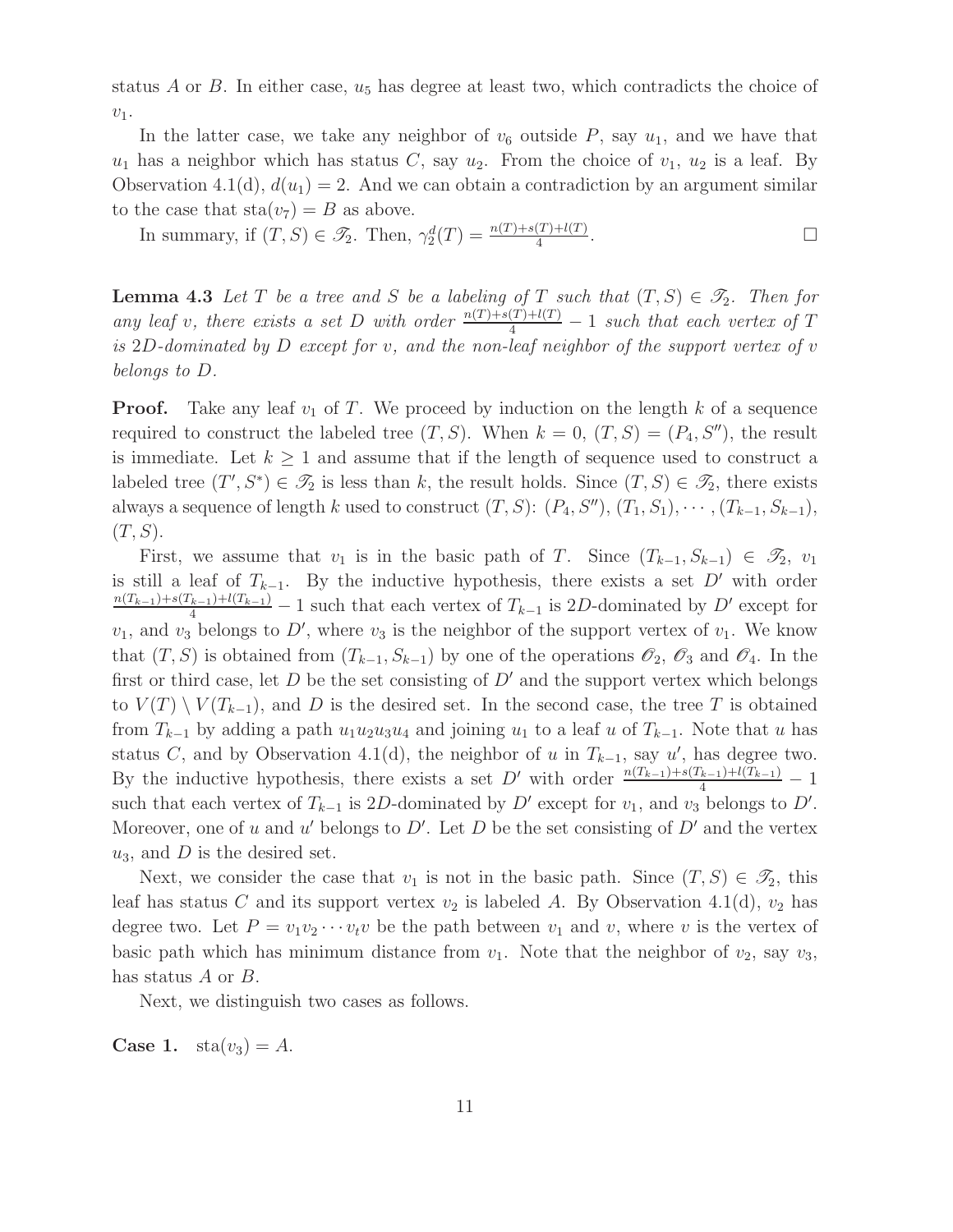If  $d(v_3) = 2$ , then it is easy to see that  $v_1v_2v_3v_4$  is the basic path of T, a contradiction.

If  $d(v_3) \geq 3$ , from the definition of  $\mathcal{T}_2$  and the fact that a sequence of labeled trees used to construct  $(T, S)$  is not necessarily unique, we have that there exists a sequence of length k used to construct  $(T, S)$ :  $(P_4, S'')$ ,  $(T'_1)$  $(T'_1, S'_1), \cdots, (T'_{k-1}, S'_{k-1}), (T, S),$  such that  $(T, S)$  is obtained from  $(T'_{k-1}, S'_{k-1})$  by  $\mathcal{O}_4$ . That is, the tree T is obtained from  $T'_{k-1}$  by adding the path  $v_1v_2$  and joining  $v_2$  to a vertex  $v_3$ . Note that  $v_3$  has a neighbor of degree two, say u, which is labeled  $C$  (Otherwise, no vertex of  $T$  is the corresponding vertex of  $(v_3)$ . By Observation 4.1(e), the component of  $T'_{k-1} - uu'$  containing u, say T', containing the basic path, and  $(T', S^*) \in \mathcal{T}_2$  for some  $S^*$ , where u' is the neighbor of u other than  $v_3$ . It implies that there always exists a sequence of length k used to construct  $(T, S)$ :  $(P_4, S''), (T''_1)$  $(T''_1, S''_1), \cdots, (T''_{k-1}, S''_{k-1}), (T, S),$  satisfying the two conditions as follows:

(1)  $(T''_{k-1}, S''_{k-1}) = (T'_{k-1}, S'_{k-1});$ 

(2) There is a  $i \in \{1, 2, \dots, k-2\}$  in this sequence such that  $(T''_i)$  $S''_i, S''_i = (T', S^*).$ 

By the inductive hypothesis, there exists a set D' with order  $\frac{n(T_i'') + s(T_i'') + l(T_i'') - 1}{4}$  such that each vertex of  $T''_i$ " is 2D-dominated by  $D'$  except for u, and u'' belongs to D', where  $u''$  is a neighbor of  $v_3$  in  $T''_i$  other than u. Then  $D_i = D' \cup \{v_3\}$  is a  $\gamma_2^d$ -set of  $T''_i$  $i''$ . For each  $j \in \{i, i+1, \dots, k-2\}$ , we know that  $(T''_{j+1}, S''_{j+1})$  is obtained from  $(T''_j)$  $j''$ ,  $S''_j$ ) by one of the operations  $\mathscr{O}_2$ ,  $\mathscr{O}_3$  and  $\mathscr{O}_4$ . Let  $D_{j+1} = D_j \cup \{w\}$ , where  $w \in V(T''_{j+1}) \setminus V(T_j)''$  and has status A. It is easy to see that  $D_{j+1}$  is a  $\gamma_2^d$ -set of  $T''_{j+1}$ , and moreover,  $D_{k-1}$  is the desired set.

**Case 2.**  $\text{sta}(v_3) = B$ .

In this case, if  $d(v_3) \geq 3$ , there must be a neighbor of  $v_3$ , say u, which has status A. From the definition of  $\mathcal{I}_2$ , the component of  $T - v_3u$  containing  $v_3$ , say T', containing the basic path, and  $(T', S^*) \in \mathcal{I}_2$  for some  $S^*$ . We can obtain the desired set by an argument similar to the case of  $sta(v_3) = A$  and  $d(v_3) \geq 3$ .

If  $d(v_3) = 2$ , then  $v_4, v_5, v_6$  have status  $D, C, A$ , respectively, and  $d(v_4) = d(v_5) = 2$ . If  $d(v_6) = 2$ , let  $T' = T - \{v_1, v_2, v_3, v_4\}$ . Note that  $(T', S^*) \in \mathcal{T}_2$  for some  $S^*$ . By the inductive hypothesis, there exists a set D' with order  $\frac{n(T') + s(T') + l(T')}{4} - 1$  such that each vertex of T' is 2D-dominated by D' except for  $v_5$ , and  $v_7$  belongs to D', then the set  $D' \cup \{v_3\}$  is the desired set. So we consider the case of  $d(v_6) \geq 3$ . From the definition of  $\mathcal{I}_2$ , there must exist a neighbor of  $v_6$ , say u, such that  $sta(u) = A$  and the component of  $T - v_6u$  containing  $v_6$ , say T', containing the basic path, and  $(T', S^*) \in \mathscr{T}_2$  for some  $S^*$ . By the inductive hypothesis, there exists a set D' with order  $\frac{n(T') + s(T') + l(T')}{4} - 1$  such that each vertex of T' is 2D-dominated by  $D'$  except for  $v_1$ , and  $v_3$  belongs to D', We can obtain the desired set by an argument similar to the case of  $sta(v_3) = A$  and  $d(v_3) \geq 3$ .  $\Box$ 

In what follows, we begin to prove Theorem 2.3.

**Proof.** The sufficiency follows immediately from Lemma 4.2. So we prove the necessity only. If  $diam(T) \leq 2$ , T is a star, and  $\gamma_2^d(T) = 1 < \frac{n(T) + s(T) + l(T)}{4}$  $\frac{(1)+i(1)}{4}$ . If  $diam(T) = 3, T$  is a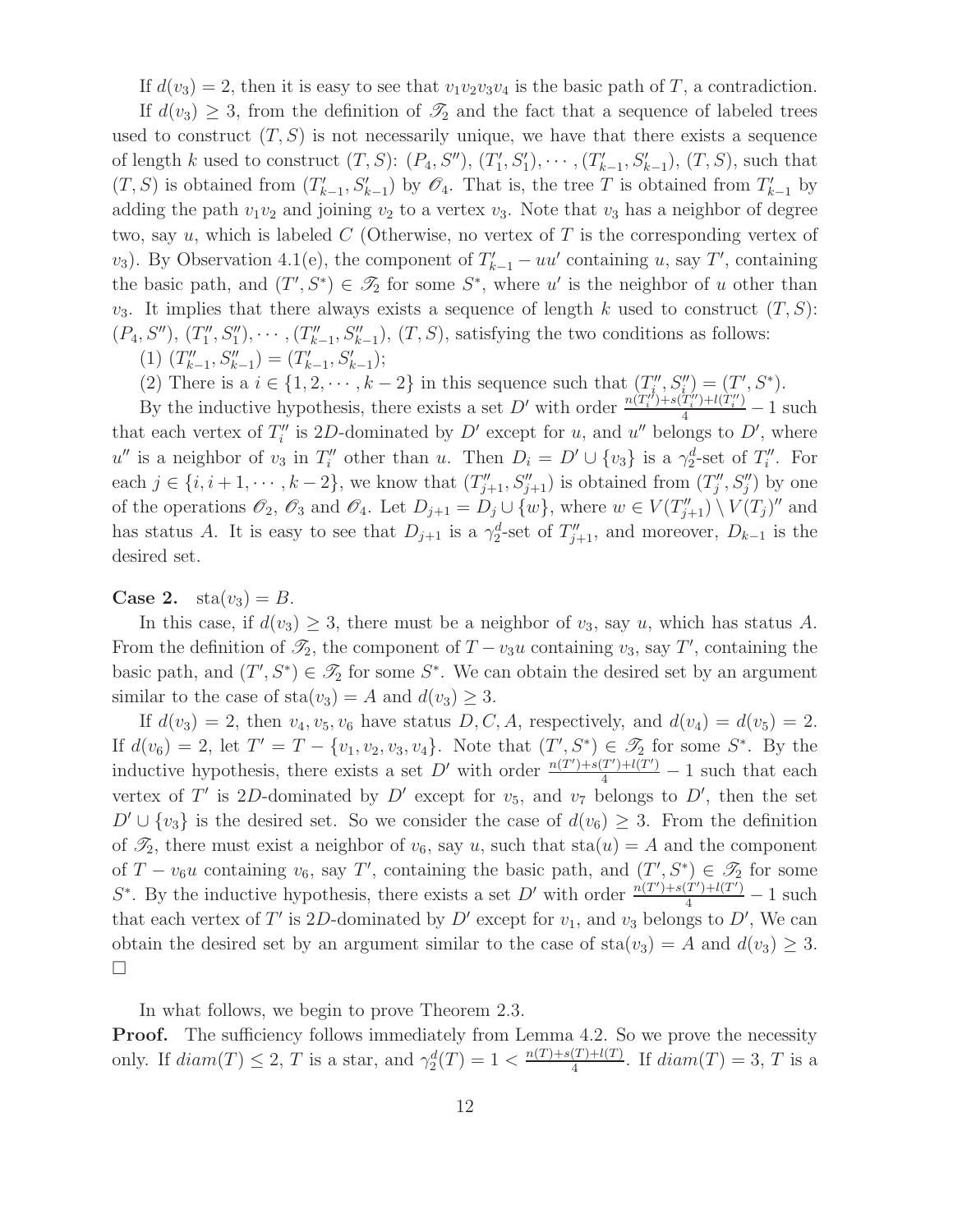double star, and then  $\gamma_2^d(T) = 2 \leq \frac{n(T) + s(T) + l(T)}{4}$  $\frac{\Gamma(T)+l(T)}{4}$ . Support that  $\gamma_2^d(T) = \frac{n(T)+s(T)+l(T)}{4}$ , it is easy to see that  $T = P_4$ , let S be the labeling that assigns to the two leaves of the path  $P_4$  status C, and the remaining vertices status A, then the label tree  $(P_4, S) \in \mathcal{I}_2$ . So we assume that  $diam(T) \geq 4$ . The proof is by induction on  $n(T)$ . The result is immediate for  $n(T) \leq 4$ . For the inductive hypothesis, let  $n(T) \geq 5$ . Assume that for every nontrivial tree T' of order less than  $n(T)$ , we have that  $\gamma_2^d(T') \leq \frac{n(T') + s(T') + l(T')}{4}$  $\frac{1}{4}$ , with equality only if  $(T', S^*) \in \mathcal{S}_2$  for some labeling  $S^*$ .

Let D be a  $\gamma_2^d$ -set of T which contains no leaf and  $P = v_1v_2\cdots v_t$  be a longest path in T such that

(i)  $d(v_5)$  as large as possible, and subject to this condition

(ii)  $d(v_4)$  as large as possible, and subject to this condition

(iii)  $d(v_3)$  as large as possible.

We now proceed with a series of claims that we may assume are satisfied by the tree T, for otherwise the desired result holds.

**Claim 1.** Each support vertex in  $T$  has exactly one leaf-neighbor.

If not, assume that there is a support vertex  $u$  which is adjacent to at least two leaves, say  $u_1, u_2$ . Deleting  $u_1$ , and denote the resulting tree by T'. Take a  $\gamma_2^d$ -set of T' contains no leaf, say  $D'$ . It follows that u is either contained in  $D'$  or has at least two non-leaf neighbors in D', and then D' is also a 2DD-set of T. That is,  $\gamma_2^d(T) \leq \gamma_2^d(T')$ . Observe that  $n(T) = n(T') + 1$ ,  $l(T) = l(T') + 1$  and  $s(T) = s(T')$ . We have that  $\gamma_2^d(T) \leq \gamma_2^d(T') \leq \frac{n(T') + s(T') + l(T')}{4} = \frac{n(T) - 1 + s(T) + l(T) - 1}{4} < \frac{n(T) + s(T) + l(T)}{4}$  $\frac{(T)+l(T)}{4}$ .

By Claim 1, we can assume that  $d(v_2) = 2$ . And by Corollary 2.2,  $v_2 \in D$ . Now, we consider the vertex  $v_3$ .

**Claim 2.**  $v_3$  is not a support vertex.

In other words, all neighbors of  $v_3$  are support vertices of degree two, except possibly the vertex  $v_4$ . If not, support that  $v_3$  is a support vertex and u is the leaf-neighbor. Let  $T' = T - \{v_1, v_2\}$ . Note that  $n(T) = n(T') + 2$ ,  $l(T) = l(T') + 1$  and  $s(T) = s(T') + 1$ , then  $\gamma_2^d(T) \leq \gamma_2^d(T') + 1 \leq \frac{n(T') + s(T') + l(T')}{4} + 1 = \frac{n(T) - 2 + s(T) - 1 + l(T) - 1}{4} + 1 = \frac{n(T) + s(T') + l(T)}{4}$ . In particular, if  $\gamma_2^d(T) = \frac{n(T) + s(T) + l(T)}{4}$ , then  $\gamma_2^d(T') = \frac{n(T') + s(T') + l(T')}{4}$  $\frac{T^{(1)}+l(T^{(1)})}{4}$ . It means that  $(T', S^*) \in \mathscr{T}_2$  for some labeling  $S^*$ . By Lemma 4.3, there exists a 2DD-set S of  $T' - \{u\}$ with cardinality  $\gamma_2^d(T')-1$ , and the non-leaf neighbor of  $v_3$  in T' belongs to S. It is easy to see that  $S \cup \{v_2\}$  is a 2DD-set of T with cardinality  $\gamma_2^d(T')$ . That is,  $\gamma_2^d(T) \leq$  $\gamma_2^d(T')$ , Contradicting the fact that  $\gamma_2^d(T) = \gamma_2^d(T') + 1$ . Hence, we have that  $\gamma_2^d(T)$  $n(T)+s(T)+l(T)$ 4 .

Let 
$$
(S(T) \cap N(v_3)) \setminus \{v_4\} = \{w_1, w_2, \dots, w_t\}
$$
, where  $w_1 = v_2, t \ge 1$ .

Claim 3.  $d(v_4) = 2$ .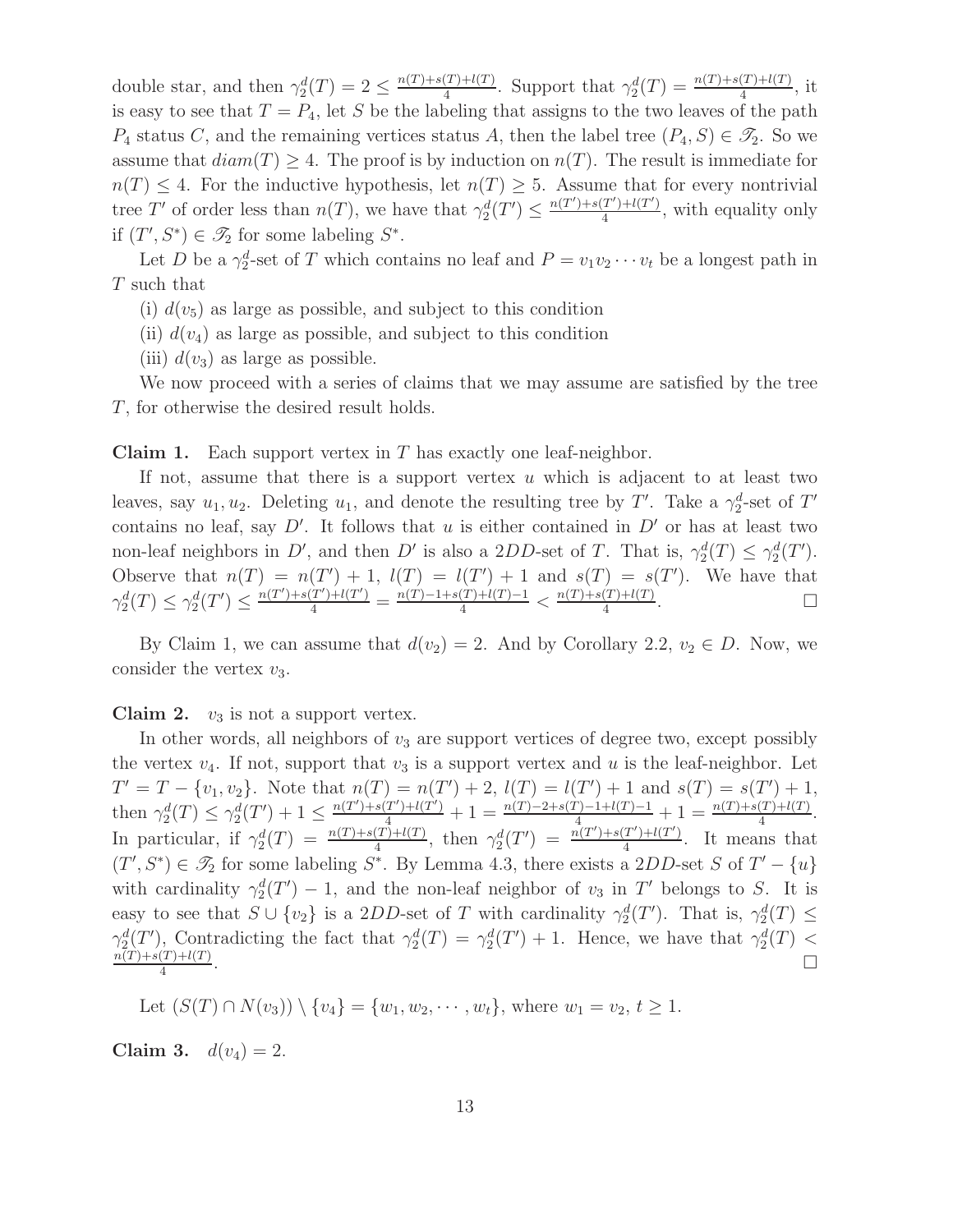Assume that  $d(v_4) \geq 3$ , let T' be the component of  $T - v_3v_4$  containing  $v_4$ . It follows from  $n(T) = n(T') + 1 + 2t$ ,  $l(T) = l(T') + t$  and  $s(T) = s(T') + t$  that  $\gamma_2^d(T) \leq \gamma_2^d(T') + t \leq$  $\frac{n(T') + s(T') + l(T')}{4} + t = \frac{n(T) - 1 - 2t + s(T) - t + l(T) - t}{4} + t < \frac{n(T) + s(T) + l(T)}{4}$ .

Claim 4.  $d(v_5) = 2$ .

Assume that  $d(v_5) \geq 3$  and  $v_4'$  be a neighbor of  $v_5$  outside P. If  $t = 2$ , from the choice of P and Claim 1, we only need to consider the two case as follows (In other cases, let  $T' = T - \{v_1, v_2, v_3, v_4\}.$  We can always obtain a  $\gamma_2^d$ -set of T' which contains a vertex  $u \in N[v_5] \cap V(T')$ . It means that  $\gamma_2^d(T) \leq \gamma_2^d(T') + 1$ . Observe that  $n(T) = n(T') + 4$ ,  $l(T) = l(T') + 1$  and  $s(T) = s(T') + 1$ . We always have that  $\gamma_2^d(T) < \frac{n(T) + s(T) + l(T)}{4}$  $\frac{(T)+l(T)}{4}$ :

(1)  $v_5$  is not a support vertex,  $v_4'$  $\frac{1}{4}$  is adjacent to a support vertex  $v_3'$  $y'_3$ , where  $v'_3$  and  $v'_4$ 4 have degree two.

(2)  $v_5$  is not a support vertex and  $v_4'$  $\frac{1}{4}$  is adjacent to h support vertices of degree two, where  $h \geq 2$ .

Let T' is the component of  $T - v_5v'_4$ 's containing  $v_5$ . In the former case,  $n(T) = n(T') + 3$ ,  $l(T) = l(T') + 1$ ,  $s(T) = s(T') + 1$  and  $\gamma_2^d(T) \leq \gamma_2^d(T') + 1$ . In the latter case, note that it is possible that  $v_4'$  $u'_4$  is a support vertex, then  $n(T') + 2h + 1 \le n(T) \le n(T') + 2h + 2$ ,  $l(T') + h \le l(T) \le l(T') + h + 1, s(T') + h \le s(T) \le s(T') + h + 1 \text{ and } \gamma_2^d(T) \le \gamma_2^d(T') + h.$ In either case, we conclude that  $\gamma_2^d(T) < \frac{n(T) + s(T) + l(T)}{4}$  $\frac{(1)+i(1)}{4}$ .

If  $t \geq 3$ , let T' be the component of  $T - v_4v_5$  containing  $v_5$ . Observe that  $n(T) =$  $n(T') + 2 + 2t$ ,  $l(T) = l(T') + t$  and  $s(T) = s(T') + t$  and  $\gamma_2^d(T) \leq \gamma_2^d(T') + t$ . Analogous to the proof of Case 3, we have that  $\gamma_2^d(T) < \frac{n(T) + s(T) + l(T)}{4}$ 4 . — Первый процесс в постановки программа в серверном становки производительно становки производительно станов<br>В серверном становки производительно становки производительно становки производительно становки производительн

**Claim 5.**  $d(v_6) = 2$  or all neighbors of  $v_6$  outside P are support vertices of degree two.

First, we show that  $v_6$  is not a support vertex. If not, it follows from Claim 1 that  $v_6$  has one leaf-neighbor, and construct a tree  $T'$  which is obtained from T by removing the leaf-neighbor of  $v_6$  and joining a new vertex to  $v_2$ . Let D' be a  $\gamma_2^d$ -set of T' which contains no leaf, then  $N(v_3) \cap S(T) \subseteq D'$ . We take a set  $D'' = (D' \setminus \{v_3, v_4, v_5\}) \cup \{v_6\}$ when  $D' \cap \{v_3, v_4, v_5\} \neq \emptyset$ , and otherwise,  $D'' = D'$ . Note that  $D''$  is also a 2DD-set of T, and moreover,  $n(T) = n(T')$ ,  $l(T) = l(T')$ ,  $s(T) = s(T') + 1$ . Hence,  $\gamma_2^d(T) \leq \gamma_2^d(T') \leq$  $\frac{n(T') + s(T') + l(T')}{4} = \frac{n(T) + s(T) - 1 + l(T)}{4} < \frac{n(T) + s(T) + l(T)}{4}$  $\frac{(1)+l(1)}{4}$ .

Let  $u_1$  be a leaf outside P that at maximum distance from  $v_6$ , and  $P_1 = u_1u_2 \cdots u_{s-1}u_s$ be the path between  $u_1$  and  $v_6$ , where  $u_s = v_6$ . Clearly,  $s \leq 6$ .

If  $s = 4$ , then we have that  $u_3$  is adjacent to a support vertices of degree two, where  $a \geq 1$ . Suppose that  $u_3$  is not a support vertex, let T' be the component of  $T - u_3v_6$ containing  $v_6$ . It follows from  $n(T) = n(T') + 2a + 1$ ,  $l(T) = l(T') + a$  and  $s(T) = s(T') + a$ that  $\gamma_2^d(T) \leq \gamma_2^d(T') + a \leq \frac{n(T') + s(T') + l(T')}{4} + a = \frac{n(T) - 2a - 1 + s(T) - a + l(T) - a}{4} + a < \frac{n(T) + s(T) + l(T)}{4}$ . So, we assume that  $u_3$  has a leaf-neighbor, say u, and in this case, let  $T' = T - \{u_1, u_2\}$ . Note that  $n(T) = n(T') + 2$ ,  $l(T) = l(T') + 1$  and  $s(T) = s(T') + 1$ , then  $\gamma_2^d(T) \leq$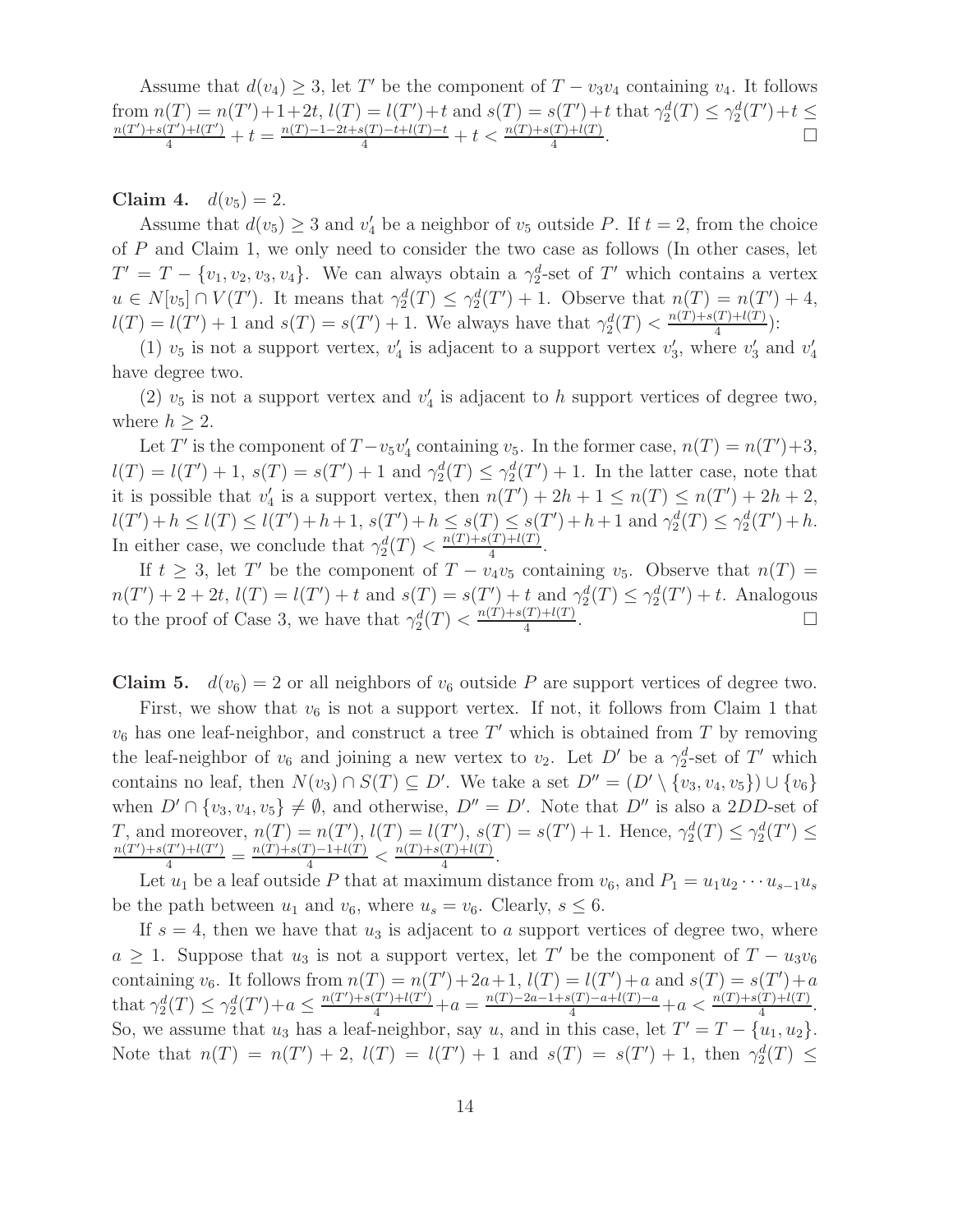$\gamma_2^d(T') + 1 \leq \frac{n(T') + s(T') + l(T')}{4} + 1 = \frac{n(T) - 2 + s(T) - 1 + l(T) - 1}{4} + 1 \leq \frac{n(T) + s(T) + l(T)}{4}$  $\frac{(1)+i(1)}{4}$ . In particular, if  $\gamma_2^d(T) = \frac{n(T) + s(T)^{-1} l(T)}{4}$ , then  $\gamma_2^d(T') = \frac{n(T^{\tau}) + s(T') + l(T')}{4}$  $\frac{(T') + l(T')}{4}$ . It means that  $(T', S^*) \in \mathcal{T}_2$  for some labeling  $S^*$ . By Lemma 4.3, there exists a 2DD-set S of  $T' - \{u\}$  with cardinality  $\gamma_2^d(T') - 1$ , and a non-leaf neighbor of  $u_3$  in T' belongs to S. It is easy to see that  $S \cup \{u_2\}$ is a 2DD-set of T with cardinality  $\gamma_2^d(T')$ . That is,  $\gamma_2^d(T) \leq \gamma_2^d(T')$ , Contradicting the fact that  $\gamma_2^d(T) = \gamma_2^d(T') + 1$ .

If  $s = 5$ , by an argument similar to that of Claim 1, Claim 2 and Claim 3, we have that  $d(u_2) = d(u_4) = 2$ ,  $u_3$  is not a support vertex and adjacent to a support vertices of degree two, where  $a \geq 1$ . Let T' be the component of  $T - u_4v_6$  containing  $v_6$  and D' be a  $\gamma_2^d$ -set of T' contains no leaf. If  $a \geq 2$ , Observe that  $D' \cup (S(T) \cap N(u_3))$  is a 2DD-set of T. Combining the fact that  $n(T) = n(T') + 2a + 2$ ,  $l(T) = l(T') + a$ ,  $s(T) = s(T') + a$ . We have that  $\gamma_2^d(T) \leq \gamma_2^d(T') + a \leq \frac{n(T') + s(T') + l(T')}{4} + a = \frac{n(T) - 2a - 2 + s(T) - a + l(T) - a}{4} + a < \frac{n(T) + s(T) + l(T)}{4}$ .

So we consider the case of  $a = 1$ . If there is a vertex belonging to  $N[v_6] \cap D'$ , then  $D' \cup \{u_2\}$  is a 2DD-set of T, and so  $\gamma_2^d(T) \leq \gamma_2^d(T') + 1 \leq \frac{n(T') + s(T') + l(T')}{4} + 1 =$  $\frac{n(T)-4+s(T)-1+l(T)-1}{4}+1 < \frac{n(T)+s(T)+l(T)}{4}$  $\frac{(T)+l(T)}{4}$ . So we can assume that  $N[v_6] \cap D' = \emptyset$ . If  $\{v_3, v_4\} \cap D' \neq \emptyset$ , then  $(D' \setminus \{v_3, v_4\}) \cup \{v_5\}$  is also a  $\gamma_2^d$ -set of T', and we are done. If  $v_3, v_4 \notin D'$ , it follows from  $d(v_5) = 2$  and  $N[v_6] \cap D' = \emptyset$  that  $v_5$  is not 2D-dominated by  $D'$ , a contradiction.

If  $s = 6$ , from Claim 1, Claim 2 and the choice of T, we have that  $d(u_2) = d(u_4) =$  $d(u_5) = 2$ , and  $u_3$  is not a support vertex and adjacent to a support vertices of degree two, where  $a \leq t$ . Let T' be the component of  $T - v_5v_6$  containing  $v_6$  and  $D_1$  be a  $\gamma_2^d$ -set of T' contains no leaf. Note that  $S(T) \cap N(u_3) \subseteq D_1$ . Take a set  $D' = (D_1 \setminus \{u_3, u_4, u_5\}) \cup \{v_6\}$ when  $\{u_3, u_4, u_5\} \cap D_1 \neq \emptyset$ , and otherwise,  $D' = D_1$ . Observe that  $D' \cup \{w_1, w_2, \dots, w_t\}$ is a 2DD-set of T. Combining the fact that  $n(T) = n(T') + 2t + 3$ ,  $l(T) = l(T') + t$ ,  $s(T) =$  $s(T') + t$ . We have that  $\gamma_2^d(T) \leq \gamma_2^d(T') + t \leq \frac{n(T') + s(T') + l(T')}{4} + t = \frac{n(T') - 2t - 3 + s(T) - t + l(T') - t}{4} +$  $t < \frac{n(T) + s(T) + l(T)}{4}$ . В последните поставите на селото на селото на селото на селото на селото на селото на селото на селото на се<br>В селото на селото на селото на селото на селото на селото на селото на селото на селото на селото на селото н

We assume that  $|N(v_6) \setminus \{v_5, v_7\}| = a$ , then  $a \ge 0$ . In addition, by the claims as above, we have that  $d(v_2) = d(v_4) = d(v_5) = 2$ ,  $v_3$  is not a support vertex and adjacent to t support vertices of degree two, where  $t \geq 1$ .

If  $a = 0$ , then  $d(v_6) = 2$ . Let T' be the component of  $T - v_4v_5$  containing  $v_5$  and D' be a  $\gamma_2^d$ -set of T' contains no leaf. Observe that  $v_6 \in D'$  and  $D' \cup \{w_1, w_2, \cdots, w_t\}$  is a 2DD-set of T. It follows from  $n(T) = n(T') + 2t + 2$ ,  $l(T) = l(T') + t - 1$  and  $s(T) = s(T') + t - 1$  that  $\gamma_2^d(T) \leq \gamma_2^d(T') + t \leq \frac{n(T') + s(T') + l(T')}{\sqrt{T}} + t = \frac{n(T) - 2t - 2 + s(T) - t + 1 + l(T) - t + 1}{4} + t = \frac{n(T) + s(T) + l(T)}{4}$  $\frac{(1)+i(1)}{4}$ . Suppose that  $\gamma_2^d(T) = \frac{n(T) + s(T) + l(T)}{4}$ , then we have equality throughout the above inequality chain. In particular,  $\gamma_2^d(T') = \frac{n(T') + s(T') + l(T')}{4}$  $\frac{1}{4}$ . By the inductive hypothesis,  $(T', S^*) \in \mathscr{T}_2$  for some labeling  $S^*$ . Since  $v_5$  is a leaf in T', by Observation 4.1(a), it has status C, and then  $v_6$  has status A. Let S be obtained from the labeling  $S^*$  by labeling the vertices  $v_3, v_4$  with label  $B, D$ , respectively. And moreover, labeling  $w_1, w_2, \cdots, w_t$ with label A, and label their leaf-neighbors with label C. Then,  $(T, S)$  can be obtained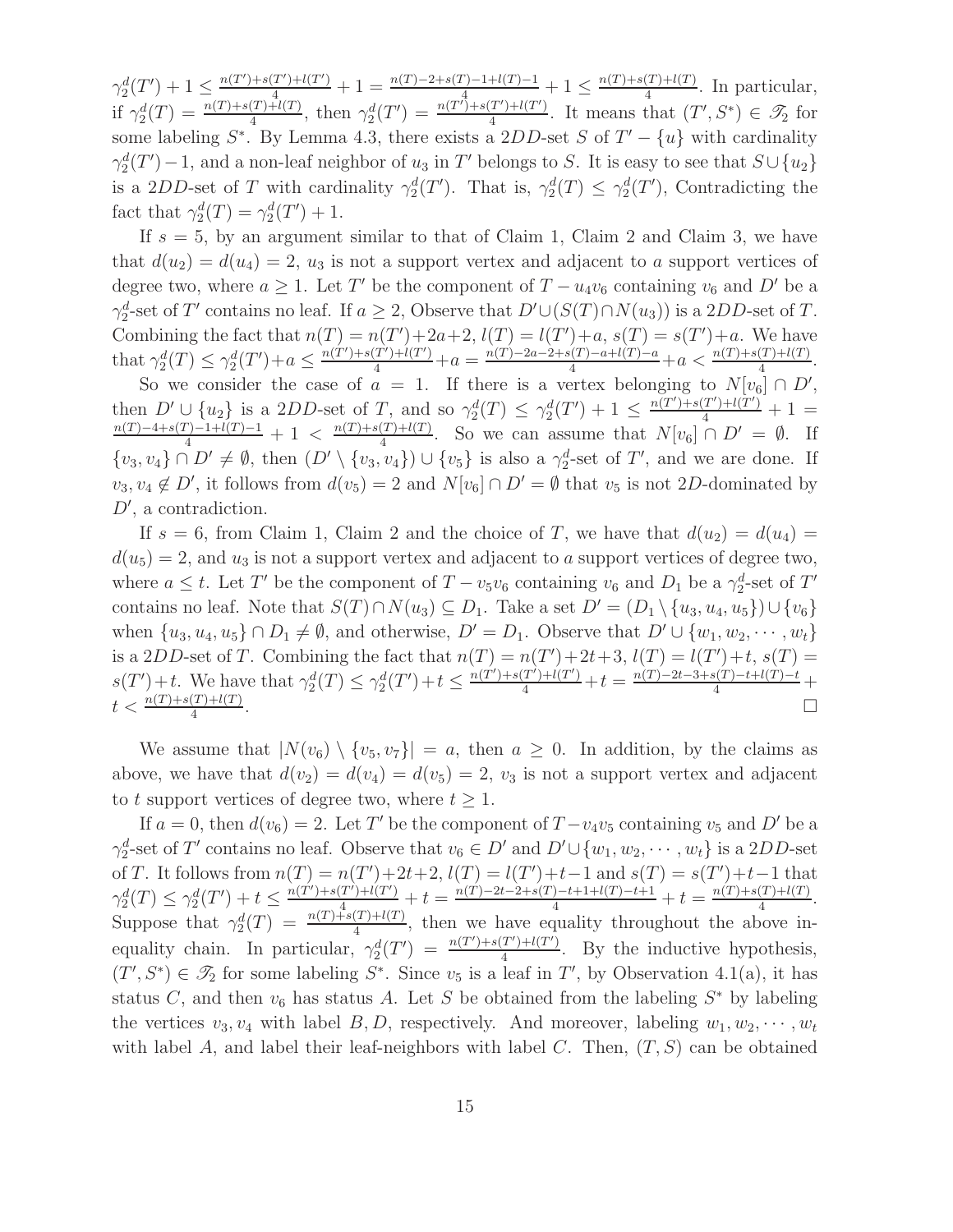from  $(T', S^*)$  by doing the operation  $\mathscr{O}_3$  for one time and the operation  $\mathscr{O}_2$  for  $t-1$  times. Thus,  $(T, S) \in \mathscr{T}_2$ .

Next we consider the case of  $a \geq 1$ . Let  $u_1, u_2, \dots, u_a$  be all neighbors of  $v_6$  outside P and  $u'_i$  be the leaf-neighbor of  $u_i$   $(i = 1, 2, \dots, a)$ . Let  $T' = T - \{u_1, u_2, \dots, u_a, u'_1, u'_2, \dots, u'_a\}$ and D' be a  $\gamma_2^d$ -set of T' contains no leaf. Note that  $v_6$  has degree two in T', and  $D' \cup \{u_1, u_2, \cdots, u_a\}$  is a 2DD-set of T. It follows from  $n(T) = n(T') + 2a$ ,  $l(T) = l(T') + a$ and  $s(T) = s(T') + a$  that  $\gamma_2^d(T) \leq \gamma_2^d(T') + a \leq \frac{n(T') + s(T') + l(T')}{\gamma_2^d} + a = \frac{n(T) - 2a + s(T) - a + l(T) - a}{4} +$  $a = \frac{n(T) + s(T) + l(T)}{4}$  $\frac{(T)+l(T)}{4}$ . Suppose that  $\gamma_2^d(T) = \frac{n(T)+s(T)+l(T)}{4}$ , then we have equality throughout the above inequality chain. In particular,  $\gamma_2^d(T') = \frac{n(T') + s(T') + l(T')}{4}$  $\frac{1}{4}$ . By the inductive hypothesis,  $(T', S^*) \in \mathscr{T}_2$  for some labeling  $S^*$ .

If  $t \geq 2$ , by Lemma 4.3, there exists a set  $D_1$  with order  $\frac{n(T') + s(T') + l(T')}{4} - 1$  such that each vertex of T' is 2D-dominated by  $D_1$  except for  $v_1$ , and  $v_3$  belongs to  $D_1$ . Since leafneighbor of each  $w_i$   $(i = 2, 3, \dots, t)$  is 2D-dominated by  $D_1$ , without loss of generality, we can assume that each  $w_i$   $(i = 2, 3, \dots, t)$  belongs to  $D_1$ . Note that  $d(v_4) = d(v_5) = d(v_6)$ 2 in T' and  $\{v_4, v_5, v_6, v_7\} \cap D_1 \neq \emptyset$ , we construct a set  $D_2 = (D_1 \setminus \{v_4, v_5, v_6\}) \cup \{v_7\}$ , each vertex of T' is 2D-dominated by  $D_2$  except for  $v_1$  and  $|D_2| \leq |D_1|$ . Let  $D_3$  be a set which is obtained from  $D_2$  by deleting  $v_3$ , and adding all neighbors of  $v_6$  outside P and  $v_2$ . It is easy to see that  $D_3$  is a 2DD-set of T, and  $|D_3| \leq \frac{n(T) + s(T) + l(T)}{4} - 1$ , it is impossible.

If  $t = 1$ , the vertices  $v_1$  and  $v_2$  have status C and A, respectively, in  $S^*$ . And so,  $v_3$ has status A or B.

In the former case, it follows from  $d(v_1) = d(v_2) = d(v_3) = d(v_4) = 2$  and the definition of  $\mathcal{T}_2$  that  $v_1v_2v_3v_4$  is the basic path of T', and then  $v_4$  has status C. Moreover,  $v_5, v_6$ have status  $D, B$ , respectively. Let S be obtained from the labeling  $S^*$  by labeling each  $u_i$  with label A, and each  $u'_i$  with label C. Then,  $(T, S)$  can be obtained from  $(T', S^*)$  by doing the operation  $\mathscr{O}_2$  for a times. Thus,  $(T, S) \in \mathscr{T}_2$ .

In the latter case, from the definition of  $\mathcal{I}_2$ ,  $v_4$ ,  $v_5$ ,  $v_6$  have status D, C, A, respectively. And  $v_7$  has status A or B. Assume that  $\text{sta}(v_7) = A$ . If  $d(v_7) = 2$ , we have that  $v_5v_6v_7v_8$ is the basic path of T'. Let  $S_1^*$  be obtained from  $S^*$  by changing the status  $v_3, v_4, v_5, v_6$  to  $A, C, D, B$ , respectively, and clearly,  $(T', S_1^*) \in \mathscr{T}_2$ . Let S be obtained from the labeling  $S_1^*$ 1 by labeling each  $u_i$  with label A, and each  $u'_i$  with label C. Then,  $(T, S)$  can be obtained from  $(T', S_1^*)$  by doing the operation  $\mathcal{O}_2$  for a times. Thus,  $(T, S) \in \mathcal{I}_2$ . If  $sta(v_7) = A$ and  $d(v_7) \geq 3$ , or sta $(v_7) = B$ , let S be obtained from the labeling S<sup>\*</sup> by labeling each  $u_i$  with label A, and each  $u'_i$  with label C. Then,  $(T, S)$  can be obtained from  $(T', S^*)$  by doing the operation  $\mathscr{O}_4$  for a times. Thus,  $(T, S) \in \mathscr{T}_2$ .

### 5 Summary

A network can be modeled by a graph  $G = (V, E)$  with the vertices representing nodes such as processors or stations, and the edges representing links between the nodes. We often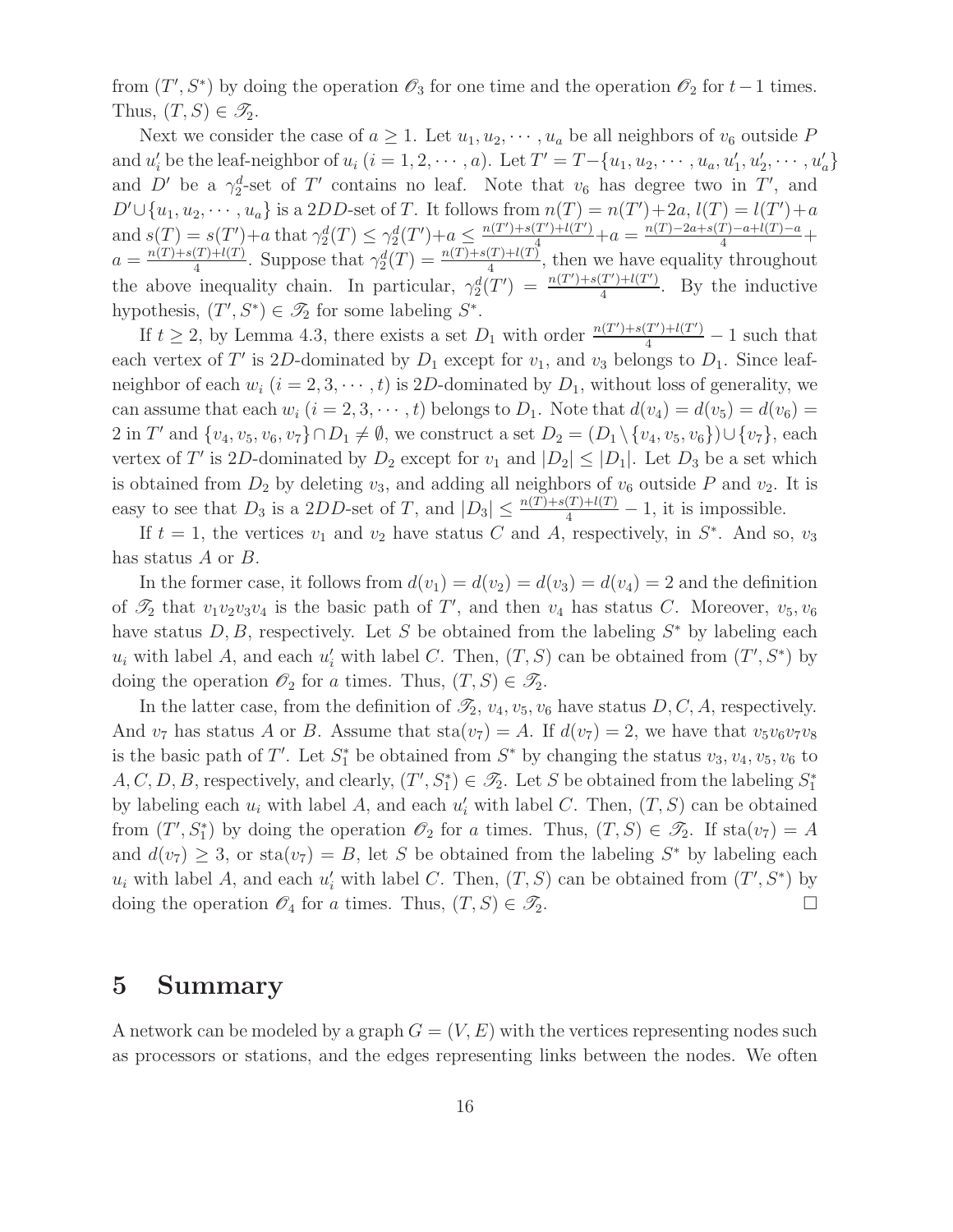need to select some special nodes in the computer network to monitor the communication of the entire network. These special nodes correspond to the dominating set we mentioned above. It is well known that in the process of designing and managing computer networks, cost control is a key issue. Hence, we hope that the number of these special nodes to be as small as possible. This requires us to calculate the relevant domination parameters on the computer network, or give the upper and lower bounds of the relevant domination parameters.

Over the last few decades, many new domination parameters were proposed to meet various network design requirements, and disjunctive domination is one of them.

As the tree structure is one of the most important network topology structures, we take it as the research object of this article. We believe that our work will promote the development of computer networks.

# References

- [1] M. Anderson, R. C. Brigham, J. R. Carrington, R. P. Vitray, J. Yellen, On exponential domination of  $C_m \times C_n$ , AKCE Int. J. Graphs Comb., 6 (2009) 341-351.
- [2] P. Dankelmann, D. Day, D. Erwin, S. Mukwembi, H. Swart, Domination with exponential decay, Discrete Math., 309 (2009) 5877-5883.
- [3] X. Chen, M. Y. Sohn, Bounds on the locating-total domination number of a tree, Discrete Appl. Math., 159 (2011) 769-773.
- [4] W. Goddard, M. A. Henning, C. A. McPillan, The disjunctive domination number of a graph, Quaest. Math., 37 (2014) 547-561.
- [5] T. W. Haynes, S. T. Hedetniemi, P. J. Slater, Fundamentals of Domination in Graphs, Marcel Dekker Inc., New York, 1998.
- [6] T. W. Haynes, S. T. Hedetniemi, P. J. Slater (Eds.), Domination in Graphs: Advanced Topics, Marcel Dekker Inc., New York, 1998.
- [7] M. A. Henning, Distance domination in graphs, in: T. W. Haynes, S. T. Hedetniemi, P. J. Slater (Eds.), Domination in Graphs: Advanced Topics, Marcel Dekker Inc., New York, 1998, pp. 335-365.
- [8] M. A. Henning, S. A. Marcon, A constructive characterization of trees with equal total domination and disjunctive domination numbers, Quaest. Math., **39** (2016) 531-543.
- [9] M. A. Henning, S. A. Marcon, Domination versus disjunctive domination in graphs, Quaest. Math., 39 (2016) 261-273.